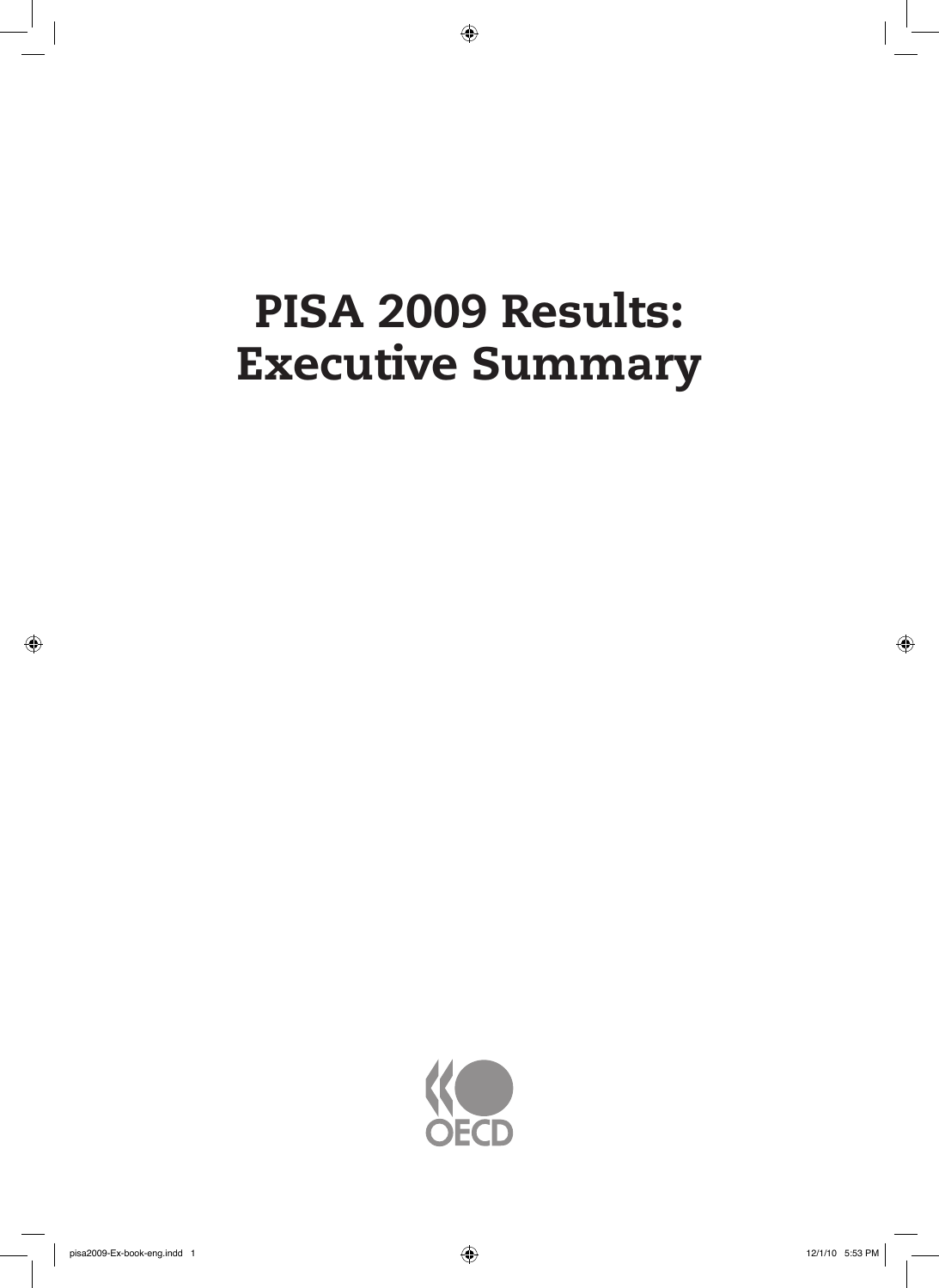This work is published on the responsibility of the Secretary-General of the OECD. The opinions expressed and arguments employed herein do not necessarily reflect the official views of the Organisation or of the governments of its member countries.

Please cite this publication as: OECD (2010), *PISA 2009 Results: Executive Summary*

The statistical data for Israel are supplied by and under the responsibility of the relevant Israeli authorities. The use of such data by the OECD is without prejudice to the status of the Golan Heights, East Jerusalem and Israeli settlements in the West Bank under the terms of international law.

#### Photo credits:

Getty Images © Ariel Skelley Getty Images © Geostock Getty Images © Jack Hollingsworth Stocklib Image Bank © Yuri Arcurs

Corrigenda to OECD publications may be found on line at: *www.oecd.org/publishing/corrigenda.* PISA<sup>TM</sup>, OECD/PISA<sup>TM</sup> and the PISA logo are trademaks of the Organisation for Economic Co-operation and Development (OECD). All use of OECD trademarks is prohibited without written permission from the OECD.

#### © OECD 2010

You can copy, download or print OECD content for your own use, and you can include excerpts from OECD publications, databases and multimedia products in your own documents, presentations, blogs, websites and teaching materials, provided that suiTabelle acknowledgment of OECD as source<br>and copyright owner is given. All requests for public or commercial use and t permission to photocopy portions of this material for public or commercial use shall be addressed directly to the Copyright Clearance Center (CCC)<br>at info@copyright.com or the Centre français d'exploitation du droit de cop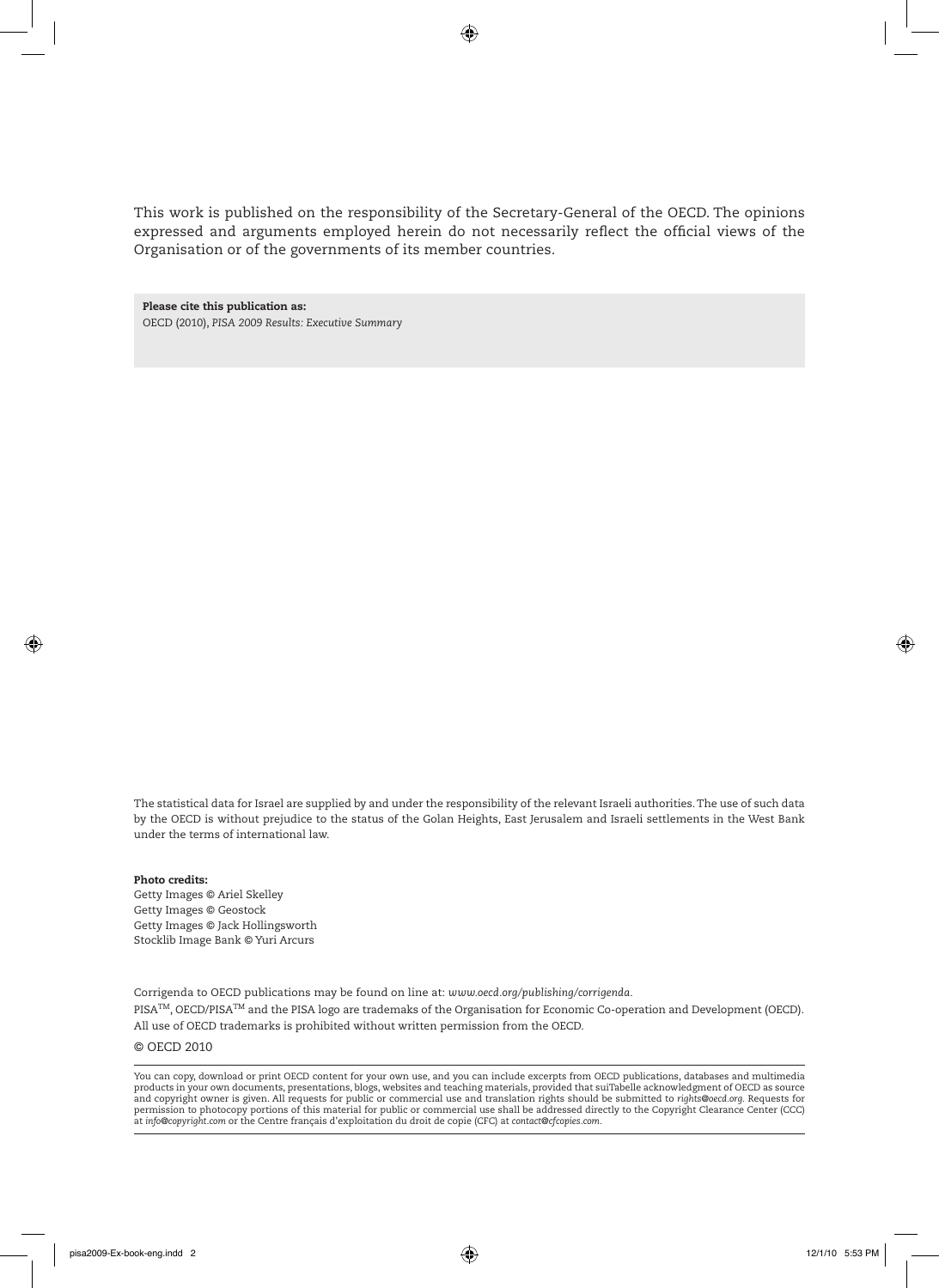

# THE OECD PROGRAMME FOR INTERNATIONAL STUDENT ASSESSMENT (PISA)

PISA focuses on young people's ability to use their knowledge and skills to meet real-life challenges. This orientation reflects a change in the goals and objectives of curricula themselves, which are increasingly concerned with what students can do with what they learn at school and not merely with whether they have mastered specific curricular content. PISA's unique features include its:

- • Policy orientation, which highlights differences in performance patterns and identifies features common to highperforming students, schools and education systems by linking data on learning outcomes with data on student characteristics and other key factors that shape learning in and outside of school.
- • Innovative concept of "literacy", which refers both to students' capacity to apply knowledge and skills in key subject areas and to their ability to analyse, reason and communicate effectively as they pose, interpret and solve problems in a variety of situations.
- Relevance to lifelong learning, which goes beyond assessing students' competencies in school subjects by asking them to report on their motivation to learn, their beliefs about themselves and their learning strategies.
- Regularity, which enables countries to monitor their progress in meeting key learning objectives.
- Breadth of geographical coverage and collaborative nature, which, in PISA 2009, encompasses the 34 OECD member countries and 41 partner countries and economies.

To learn more about PISA and to download our publications and data, please visit our website: *www.pisa.oecd.org*

To learn more about the OECD, please visit *www.oecd.org*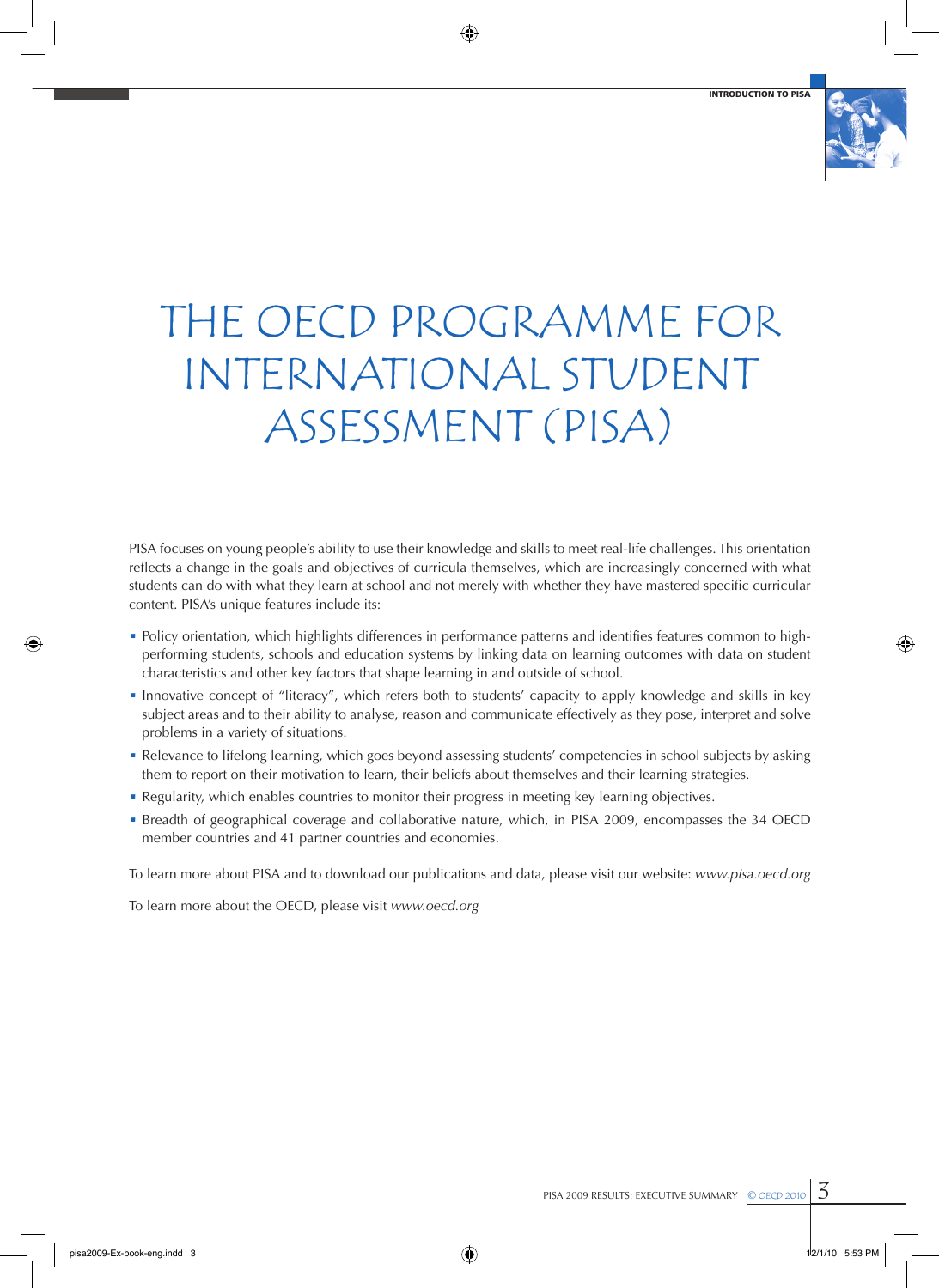

# Executive Summary

| WHAT STUDENTS KNOW AND CAN DO: STUDENT<br>PERFORMANCE IN READING, MATHEMATICS AND |
|-----------------------------------------------------------------------------------|
|                                                                                   |
| OVERCOMING SOCIAL BACKGROUND: EQUITY IN                                           |
| LEARNING OPPORTUNITIES AND OUTCOMES9                                              |
| LEARNING TO LEARN: STUDENT ENGAGEMENT,                                            |
|                                                                                   |
| WHAT MAKES A SCHOOL SUCCESSFUL? RESOURCES,                                        |
|                                                                                   |
| LEARNING TRENDS: CHANGES IN STUDENT                                               |
|                                                                                   |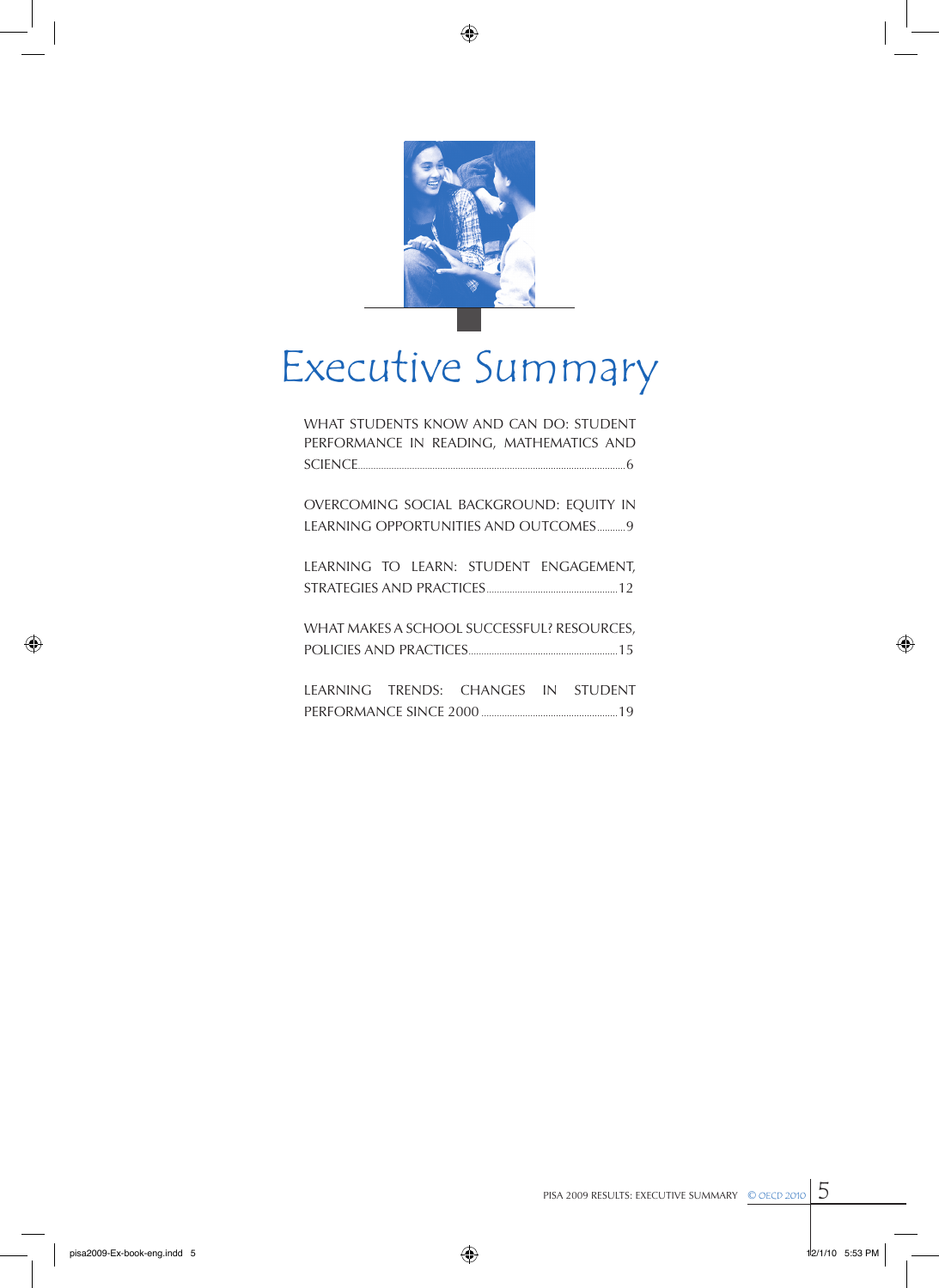

# What Students Know and Can Do: Student Performance in Reading, Mathematics and Science

PISA's conception of reading literacy encompasses the range of situations in which people read, the different ways written texts are presented, and the variety of ways that readers approach and use texts, from the functional and finite, such as finding a particular piece of practical information, to the deep and far-reaching, such as understanding other ways of doing, thinking and being. Research shows that these kinds of reading literacy skills are more reliable predictors of economic and social well-being than the number of years spent in school or in post-formal education.

#### *Korea and Finland are the highest performing OECD countries, with mean scores of 539 and 536 points, respectively. However, the partner economy Shanghai-China outperforms them by a significant margin, with a mean score of 556.*

Top-performing countries or economies in reading literacy include Hong Kong-China (with a mean score of 533), Singapore (526), Canada (524), New Zealand (521), Japan (520) and Australia (515). The Netherlands (508), Belgium (506), Norway (503), Estonia (501), Switzerland (501), Poland (500), Iceland (500) and Liechtenstein (499) also perform above the OECD mean score of 494, while the United States, Sweden, Germany, Ireland, France, Denmark, the United Kingdom, Hungary, Portugal, and partner economy Chinese Taipei have scores close to the OECD mean.

The lowest performing OECD country, Mexico, has an average score of 425. This means that the gap between the highest and lowest performing OECD countries is 114 points – the equivalent of more than two school years. And the gap between the highest and lowest performing partner country or economy is even larger, with 242 score points – or more than six years of formal schooling – separating the mean performance of Shanghai-China and Kyrgyzstan (314).

Differences *between* countries represent, however, only a fraction of overall variation in student performance. Addressing the educational needs of such diverse populations and narrowing the gaps in student performance that have been observed remains a formidable challenge for all countries.

#### *In 18 participating countries, including Mexico, Chile and Turkey, the highest reading proficiency level achieved by most students was the baseline Level 2.*

Level 2 is considered a baseline level of proficiency, at which students begin to demonstrate the reading skills that will enable them to participate effectively and productively in life. Students who do not reach Level 2 have difficulties locating basic information that meets several conditions, making comparisons or contrasts around a single feature, working out what a well-defined part of a text means when the information is not prominent, or making connections between the text and outside knowledge by drawing on personal experience and attitudes. The proportion of 15-year-olds in this situation varies widely across countries, from fewer than one in 10 in four countries and economies to the majority of students in 10 countries. Even in the average OECD country, where nearly one student in five does not reach Level 2, tackling such low performance remains a major challenge.

#### *At the other end of the proficiency spectrum, an average of 7.6% of students attain Level 5, and in Singapore, New Zealand and Shanghai-China the percentage is more than twice the OECD average.*

However, for some countries, developing even a small corps of high-performing students remains an aspiration: in 16 countries, fewer than 1% of students reach Level 5. Students at this level are able to retrieve information requiring the reader to locate and organise several pieces of deeply embedded information, inferring which information in the text is relevant. They can critically evaluate information and build hypotheses drawing on specialised knowledge, develop a full and detailed understanding of a text whose content or form is unfamiliar, and understand concepts that are contrary to expectations.

Results from the PISA 2009 assessment show that nurturing high performance and tackling low performance need not be mutually exclusive. The countries with the very highest overall reading performance in PISA 2009, Finland and Korea, as well as the partner economies Hong Kong-China and Shanghai-China, also have among the lowest variation in student scores. Equally importantly, Korea has been able to raise its already-high reading performance even further, by more than doubling the percentage of students reaching Level 5 or higher since 2000.

#### *Korea, with a country mean of 546 score points, performed highest among OECD countries in the PISA 2009 mathematics assessment. The partner countries and economies Shanghai-China, Singapore and Hong Kong-China rank first, second and third, respectively.*

In the PISA 2009 mathematics assessment, the OECD countries Finland, Switzerland, Japan, Canada, the Netherlands, New Zealand, Belgium, Australia, Germany, Estonia, Iceland, Denmark, Slovenia and the partner countries and economies Chinese Taipei, Liechtenstein and Macao-China also perform significantly above the OECD average in mathematics.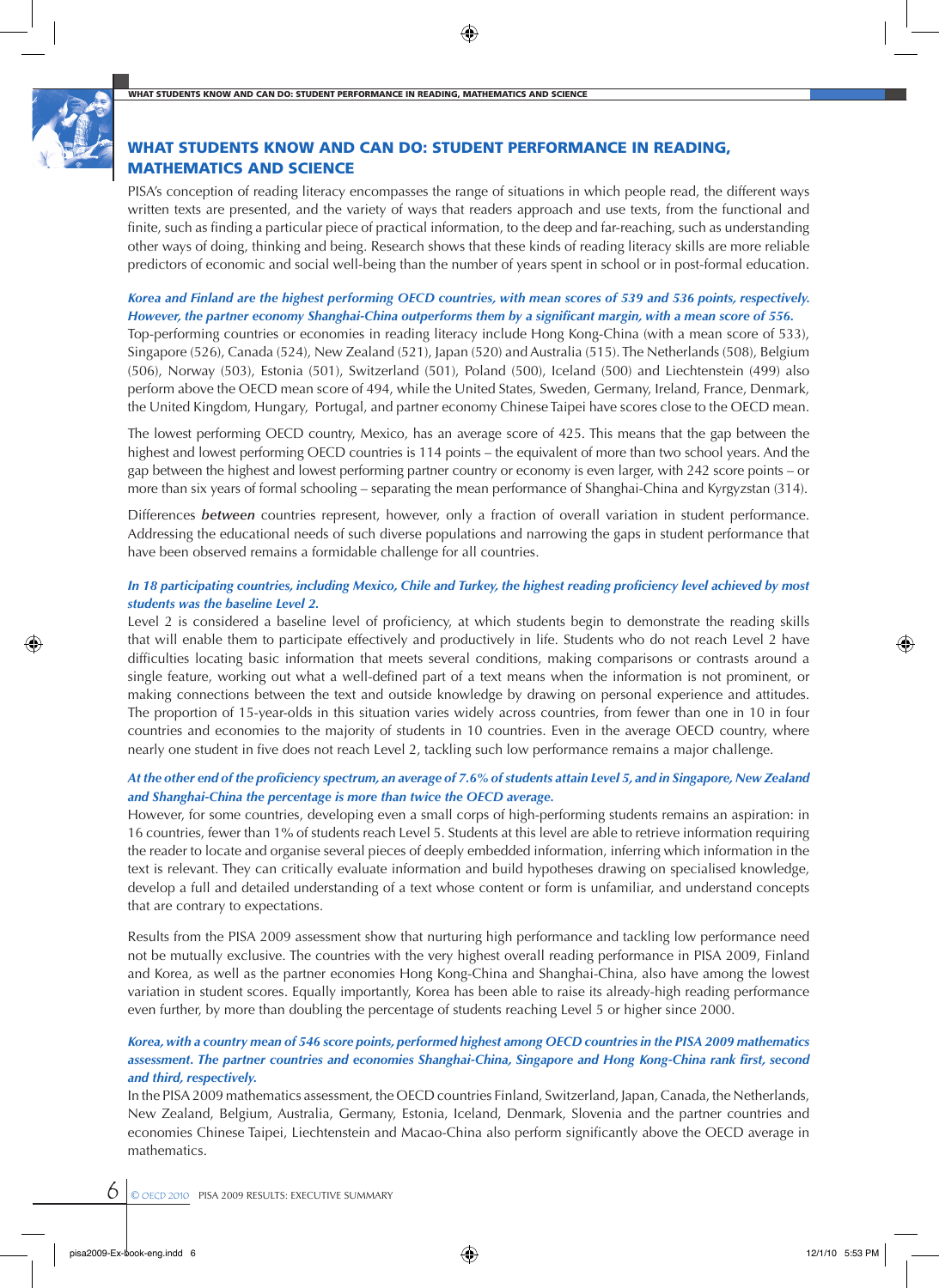

#### *Shanghai-China, Finland, Hong Kong-China and Singapore are the four highest performers in the PISA 2009 science assessment.*

In science, New Zealand, Canada, Estonia, Australia, the Netherlands, Germany, Switzerland, the United Kingdom, Slovenia, Poland, Ireland and Belgium as well as the partner country and economies Chinese Taipei, Liechtenstein and Macao-China also perform significantly above the OECD average.

#### *Some 14.6% of students in Shanghai-China and 12.3% of students in Singapore attain the highest levels of proficiency in all three assessment subjects.*

High-level skills are critical for innovation and, as such, are key to economic growth and social development. On average, across OECD countries, 16.3% of students are top performers in at least one of the subject areas of science, mathematics or reading. However, only 4.1% of 15-year-old students are top performers in all three assessment subject areas.

#### *Girls outperform boys in reading skills in every participating country.*

Throughout much of the 20<sup>th</sup> century, concern about gender differences in education focused on girls' underachievement. More recently, however, the scrutiny has shifted to boys' underachievement in reading. In the PISA 2009 reading assessment, girls outperform boys in every participating country by an average, among OECD countries, of 39 PISA score points – equivalent to more than half a proficiency level or one year of schooling.

On average across OECD countries, boys outperform girls in mathematics by 12 score points while gender differences in science performance tend to be small, both in absolute terms and when compared with the large gender gap in reading performance and the more moderate gender gap in mathematics. The ranks of top-performing students are filled nearly equally with girls and boys. On average across OECD countries, 4.4% of girls and 3.8% of boys are top performers in all three subjects, and 15.6% of girls and 17.0% of boys are top performers in at least one subject area. While the gender gap among top-performing students is small in science (1% of girls and 1.5% of boys), it is significant in reading (2.8% of girls and 0.5% of boys) and in mathematics (3.4% of girls and 6.6% of boys).

#### *Countries of similar prosperity can produce very different educational results.*

The balance of proficiency in some of the richer countries in PISA looks very different from that of some of the poorer countries. In reading, for example, the ten countries in which the majority of students are at Level 1 or below, all in poorer parts of the world, contrast starkly in profile with the 34 OECD countries, where on average a majority attains at least Level 3. However, the fact that the best-performing country or economy in the 2009 assessment is Shanghai-China, with a GDP per capita well below the OECD average, underlines that low national income is not incompatible with strong educational performance. Korea, which is the best-performing OECD country, also has a GDP per capita below the OECD average. Indeed, while there is a correlation between GDP per capita and educational performance, this predicts only 6% of the differences in average student performance across countries. The other 94% of differences reflect the fact that two countries of similar prosperity can produce very different educational results. Results also vary when substituting spending per student, relative poverty or the share of students with an immigrant background for GDP per capita.

The following table summarises the key data of this volume. For each country, it shows the average score of 15-year-olds in reading, mathematics and science as well as on the subscales that were used to measure reading skills in greater detail. Cells shaded in light blue indicate values above the OECD average. Cells shaded in medium blue indicate values below the OECD average. Cells shaded in dark blue indicate values that are not statistically different from the OECD average.

. . . . . . . . 2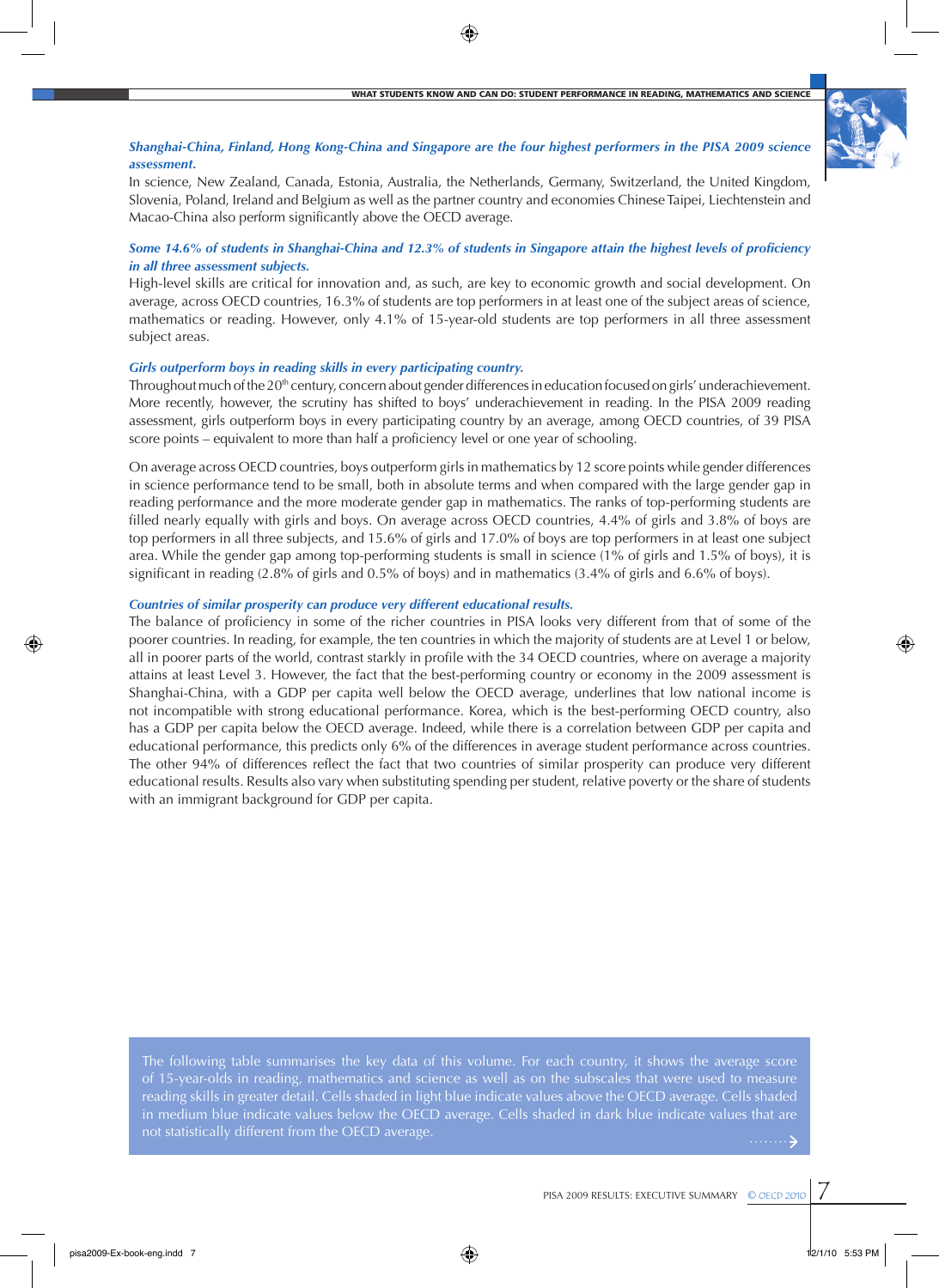

# • **Figure I.**• Comparing countries' and Economies' performance

Statistically significantly **above** the OECD average Not statistically significantly different from the OECD average Statistically significantly **below** the OECD average

|                                    | On the overall<br>reading scale | Access<br>and retrieve | Integrate<br>and interpret | <b>Reflect</b><br>and evaluate | <b>Continuous</b><br>texts | <b>Non-continuous</b><br>texts | On the<br>mathematics<br>scale | On the science<br>scale |
|------------------------------------|---------------------------------|------------------------|----------------------------|--------------------------------|----------------------------|--------------------------------|--------------------------------|-------------------------|
| <b>OECD</b> average                | 493                             | 495                    | 493                        | 494                            | 494                        | 493                            | 496                            | 501                     |
| Shanghai-China                     | 556                             | 549                    | 558                        | 557                            | 564                        | 539                            | 600                            | 575                     |
| Korea                              | 539                             | 542                    | 541                        | 542                            | 538                        | 542                            | 546                            | 538                     |
| Finland                            | 536                             | 532                    | 538                        | 536<br>540                     | 535                        | 535<br>522                     | 541                            | 554<br>549              |
| <b>Hong Kong-China</b>             | 533<br>526                      | 530<br>526             | 530<br>525                 | 529                            | 538<br>522                 | 539                            | 555<br>562                     | 542                     |
| <b>Singapore</b><br>Canada         | 524                             | 517                    | 522                        | 535                            | 524                        | 527                            | 527                            | 529                     |
| New Zealand                        | 521                             | 521                    | 517                        | 531                            | 518                        | 532                            | 519                            | 532                     |
| Japan                              | 520                             | 530                    | 520                        | 521                            | 520                        | 518                            | 529                            | 539                     |
| <b>Australia</b>                   | 515                             | 513                    | 513                        | 523                            | 513                        | 524                            | 514                            | 527                     |
| <b>Netherlands</b>                 | 508                             | 519                    | 504                        | 510                            | 506                        | 514                            | 526                            | 522                     |
| <b>Belgium</b>                     | 506                             | 513                    | 504                        | 505                            | 504                        | 511                            | 515                            | 507                     |
| Norway                             | 503                             | 512                    | 502                        | 505                            | 505                        | 498                            | 498                            | 500                     |
| Estonia                            | 501                             | 503                    | 500                        | 503                            | 497                        | 512                            | 512                            | 528                     |
| Switzerland                        | 501                             | 505                    | 502                        | 497                            | 498                        | 505                            | 534                            | 517                     |
| Poland                             | 500                             | 500                    | 503                        | 498                            | 502                        | 496                            | 495                            | 508                     |
| Iceland                            | 500                             | 507                    | 503                        | 496                            | 501                        | 499                            | 507                            | 496                     |
| <b>United States</b>               | 500                             | 492                    | 495                        | 512                            | 500                        | 503                            | 487                            | 502                     |
| <b>Liechtenstein</b><br>Sweden     | 499<br>497                      | 508<br>505             | 498<br>494                 | 498<br>502                     | 495<br>499                 | 506<br>498                     | 536<br>494                     | 520<br>495              |
| Germany                            | 497                             | 501                    | 501                        | 491                            | 496                        | 497                            | 513                            | 520                     |
| Ireland                            | 496                             | 498                    | 494                        | 502                            | 497                        | 496                            | 487                            | 508                     |
| France                             | 496                             | 492                    | 497                        | 495                            | 492                        | 498                            | 497                            | 498                     |
| <b>Chinese Taipei</b>              | 495                             | 496                    | 499                        | 493                            | 496                        | 500                            | 543                            | 520                     |
| Denmark                            | 495                             | 502                    | 492                        | 493                            | 496                        | 493                            | 503                            | 499                     |
| <b>United Kingdom</b>              | 494                             | 491                    | 491                        | 503                            | 492                        | 506                            | 492                            | 514                     |
| Hungary                            | 494                             | 501                    | 496                        | 489                            | 497                        | 487                            | 490                            | 503                     |
| Portugal                           | 489                             | 488                    | 487                        | 496                            | 492                        | 488                            | 487                            | 493                     |
| Macao-China                        | 487                             | 493                    | 488                        | 481                            | 488                        | 481                            | 525                            | 511                     |
| <b>Italy</b>                       | 486                             | 482                    | 490                        | 482                            | 489                        | 476                            | 483                            | 489                     |
| Latvia                             | 484                             | 476                    | 484                        | 492                            | 484                        | 487                            | 482                            | 494                     |
| Slovenia                           | 483                             | 489                    | 489<br>484                 | 470<br>489                     | 484<br>487                 | 476<br>472                     | 501                            | 512<br>470              |
| Greece<br>Spain                    | 483<br>481                      | 468<br>480             | 481                        | 483                            | 484                        | 473                            | 466<br>483                     | 488                     |
| <b>Czech Republic</b>              | 478                             | 479                    | 488                        | 462                            | 479                        | 474                            | 493                            | 500                     |
| <b>Slovak Republic</b>             | 477                             | 491                    | 481                        | 466                            | 479                        | 471                            | 497                            | 490                     |
| <b>Croatia</b>                     | 476                             | 492                    | 472                        | 471                            | 478                        | 472                            | 460                            | 486                     |
| Israel                             | 474                             | 463                    | 473                        | 483                            | 477                        | 467                            | 447                            | 455                     |
| Luxembourg                         | 472                             | 471                    | 475                        | 471                            | 471                        | 472                            | 489                            | 484                     |
| Austria                            | 470                             | 477                    | 471                        | 463                            | 470                        | 472                            | 496                            | 494                     |
| <b>Lithuania</b>                   | 468                             | 476                    | 469                        | 463                            | 470                        | 462                            | 477                            | 491                     |
| <b>Turkey</b>                      | 464                             | 467                    | 459                        | 473                            | 466                        | 461                            | 445                            | 454                     |
| Dubai (UAE)                        | 459                             | 458                    | 457                        | 466                            | 461                        | 460                            | 453                            | 466                     |
| <b>Russian Federation</b>          | 459                             | 469                    | 467                        | 441                            | 461                        | 452                            | 468                            | 478                     |
| Chile<br><b>Serbia</b>             | 449<br>442                      | 444<br>449             | 452<br>445                 | 452<br>430                     | 453<br>444                 | 444<br>438                     | 421<br>442                     | 447<br>443              |
| <b>Bulgaria</b>                    | 429                             | 430                    | 436                        | 417                            | 433                        | 421                            | 428                            | 439                     |
| <b>Uruguay</b>                     | 426                             | 424                    | 423                        | 436                            | 429                        | 421                            | 427                            | 427                     |
| Mexico                             | 425                             | 433                    | 418                        | 432                            | 426                        | 424                            | 419                            | 416                     |
| Romania                            | 424                             | 423                    | 425                        | 426                            | 423                        | 424                            | 427                            | 428                     |
| <b>Thailand</b>                    | 421                             | 431                    | 416                        | 420                            | 423                        | 423                            | 419                            | 425                     |
| <b>Trinidad and Tobago</b>         | 416                             | 413                    | 419                        | 413                            | 418                        | 417                            | 414                            | 410                     |
| Colombia                           | 413                             | 404                    | 411                        | 422                            | 415                        | 409                            | 381                            | 402                     |
| <b>Brazil</b>                      | 412                             | 407                    | 406                        | 424                            | 414                        | 408                            | 386                            | 405                     |
| <b>Montenegro</b>                  | 408                             | 408                    | 420                        | 383                            | 411                        | 398                            | 403                            | 401                     |
| Jordan                             | 405                             | 394                    | 410                        | 407                            | 417                        | 387                            | 387                            | 415                     |
| <b>Tunisia</b><br><b>Indonesia</b> | 404                             | 393                    | 393                        | 427                            | 408                        | 393                            | 371                            | 401                     |
| <b>Argentina</b>                   | 402<br>398                      | 399<br>394             | 397<br>398                 | 409<br>402                     | 405<br>400                 | 399<br>391                     | 371<br>388                     | 383<br>401              |
| <b>Kazakhstan</b>                  | 390                             | 397                    | 397                        | 373                            | 399                        | 371                            | 405                            | 400                     |
| <b>Albania</b>                     | 385                             | 380                    | 393                        | 376                            | 392                        | 366                            | 377                            | 391                     |
| Qatar                              | 372                             | 354                    | 379                        | 376                            | 375                        | 361                            | 368                            | 379                     |
| Panama                             | 371                             | 363                    | 372                        | 377                            | 373                        | 359                            | 360                            | 376                     |
| Peru                               | 370                             | 364                    | 371                        | 368                            | 374                        | 356                            | 365                            | 369                     |
| <b>Azerbaijan</b>                  | 362                             | 361                    | 373                        | 335                            | 362                        | 351                            | 431                            | 373                     |
| <b>Kyrgyzstan</b>                  | 314                             | 299                    | 327                        | 300                            | 319                        | 293                            | 331                            | 330                     |

Source: O 12 ECD, *PISA 2009 Database*. http://dx.doi.org/10.1787/888932343342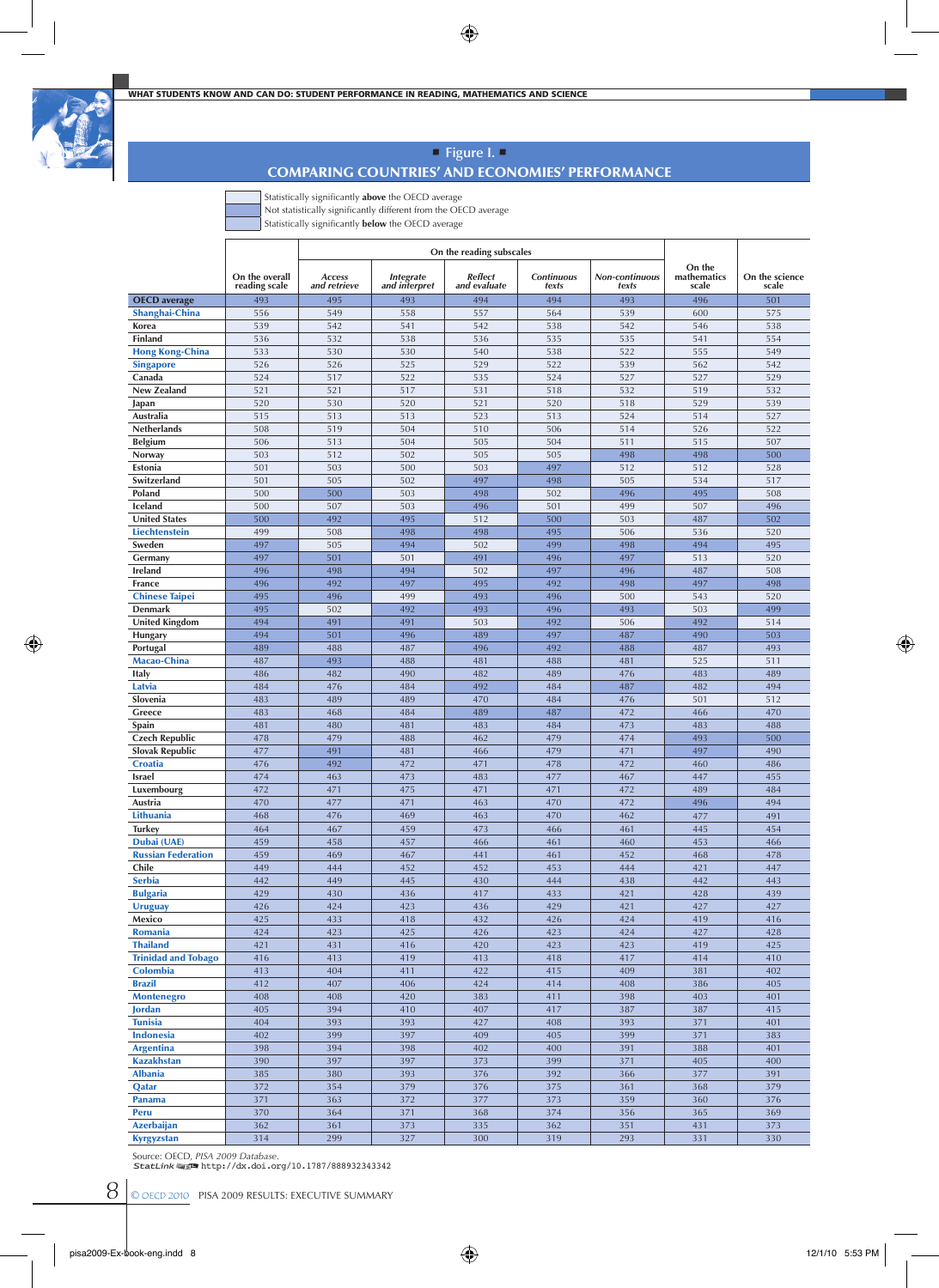### Overcoming Social Background: Equity in Learning Opportunities and Outcomes

#### *The best performing school systems manage to provide high-quality education to all students.*

Canada, Finland, Japan, Korea and the partner economies Hong Kong-China and Shanghai-China all perform well above the OECD mean performance and students tend to perform well regardless of their own background or the school they attend. They not only have large proportions of students performing at the highest levels of reading proficiency, but also relatively few students at the lower proficiency levels.

#### *Disadvantaged students may have access to more teachers, but not necessarily to the best teachers.*

With the exception of Turkey, Slovenia, Israel and the United States, where socio-economically disadvantaged schools also tend to be deprived in terms of basic resources, such as larger student-staff ratios, OECD countries place at least an equal, if not a larger, number of teachers into socio-economically disadvantaged schools as they do in advantaged schools. But despite this fact, disadvantaged schools still report great difficulties in attracting qualified teachers. In other words, in disadvantaged schools, quantity of resources does not necessarily translate into quality of resources since, in general, more advantaged students attend schools that have a higher proportion of full-time teachers who have an advanced university degree. Findings from PISA suggest that, in terms of teacher resources, many students face the double liability of coming from a disadvantaged background and attending a school with lower quality resources. Many countries also show a strong relationship between the socio-economic background of students and their success at school and, in some of these countries, these disparities are magnified by large variations in the schools' socio-economic backgrounds, that is, in the backgrounds of the students' peers.

### *Home background influences educational success, and schooling often appears to reinforce its effects. Although poor performance in school does not automatically follow from a disadvantaged socio-economic background, the socioeconomic background of students and schools does appear to have a powerful influence on performance.*

Socio-economic disadvantage has many facets and cannot be ameliorated by education policy alone, much less in the short term. The educational attainment of parents can only gradually improve, and average family wealth depends on the long-term economic development of a country and on a culture that promotes individual savings. However, even if socio-economic background itself is hard to change, PISA shows that some countries succeed in reducing its impact on learning outcomes.

While most of the students who perform poorly in PISA are from socio-economically disadvantaged backgrounds, some peers from similar backgrounds excel in PISA, demonstrating that overcoming socio-economic barriers to achievement is possible. Resilient students come from the bottom quarter of the distribution of socio-economic background in their country and score in the top quarter among students from all countries with similar socioeconomic background. In Finland, Japan, Turkey, Canada and Portugal and the partner country Singapore, between 39% and 48% of disadvantaged students are resilient. In Korea and the partner economy Macao-China, 50% and 56% of disadvantaged students can be considered resilient, and this percentage is 72% and 76% in partner economies Hong Kong-China and Shanghai-China, respectively.

Across OECD countries, a student from a more socio-economically advantaged background (among the top one seventh) outperforms a student from an average background by 38 score points, or about one year's worth of education, in reading. In New Zealand, France, the partner country Bulgaria and the partner economy Dubai (UAE), the gap between advantaged and disadvantaged students is more than 50 score points. On average across OECD countries, 14% of the differences in student reading performance within each country is associated with differences in students' socio-economic background. In Hungary and the partner countries Peru, Bulgaria and Uruguay, more than 20% of the differences in student performance is associated with differences in background.

#### *Regardless of their own socio-economic background, students attending schools with a socio-economically advantaged intake tend to perform better than those attending schools with more disadvantaged peers.*

In the majority of OECD countries, the effect of the school's economic, social and cultural status on students' performance far outweighs the effects of the individual student's socio-economic background. And the magnitude of the differences is striking. In Japan, the Czech Republic, Germany, Belgium and Israel and the partner countries Trinidad and Tobago and Liechtenstein, the performance gap between two students with similar socio-economic backgrounds, one of whom attends a school with an average socio-economic background and the other attends a school with an advantaged socio-economic background (among the top 16% in the country), is equivalent to more than 50 score points, on average, or more than a year's worth of education.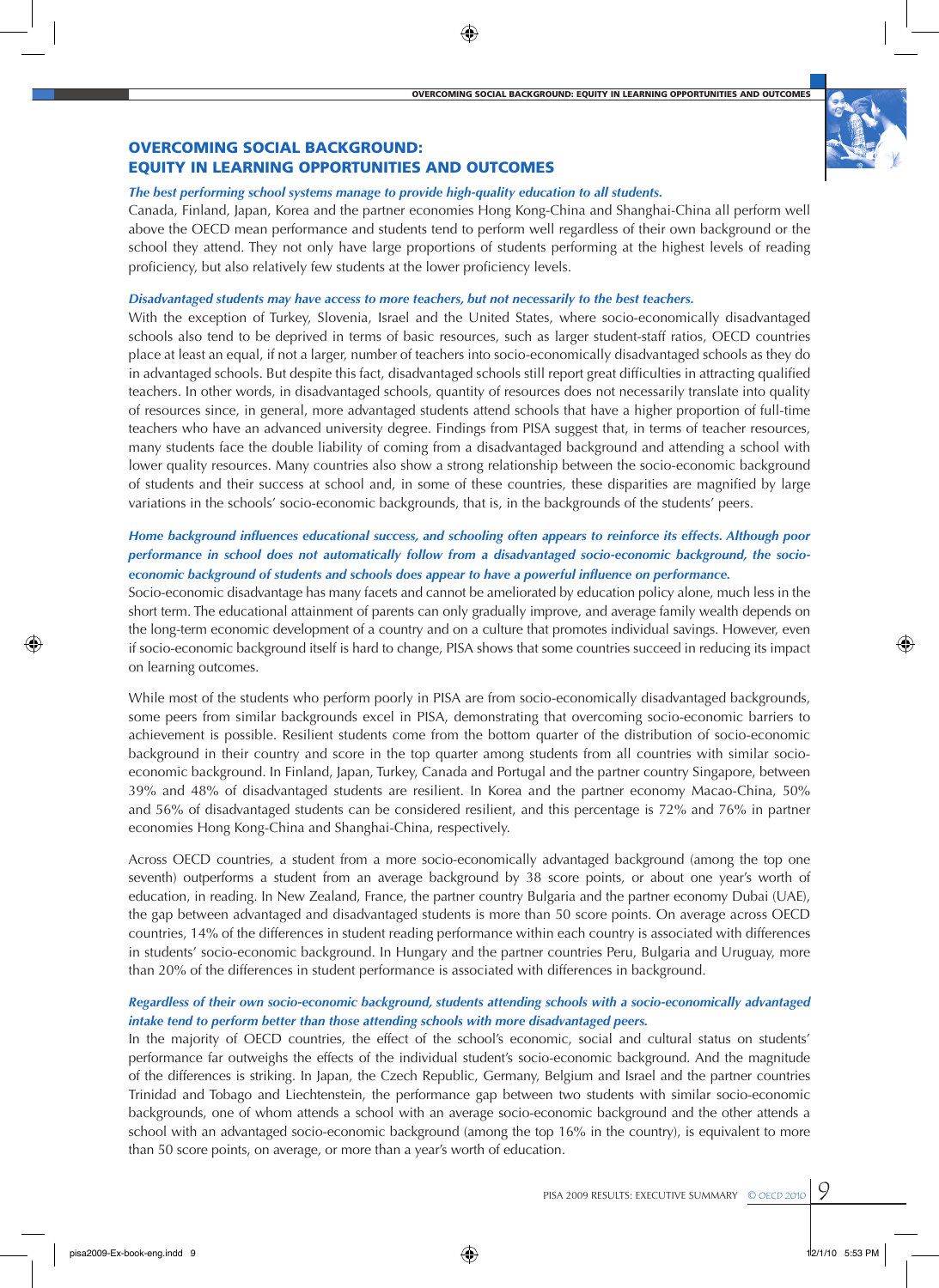

#### *Across OECD countries, first-generation students – those who were born outside the country of assessment and who also have foreign-born parents – score, on average, 52 score points below students without an immigrant background*

In New Zealand, Canada and Switzerland, 20% to 25% of students are from an immigrant background while the proportions are even higher in Liechtenstein (30%), Hong Kong-China (39%), Luxembourg (40%) and Qatar (46%). In Macao-China and Dubai (UAE), that percentage is at least 70%. There is no positive association between the size of the immigrant student population and average performance at the country or economy level, and there is also no relationship between the proportion of students with an immigrant background and the performance gaps between native and immigrant students. These findings contradict the assumption that high levels of immigration will inevitably lower the mean performance of school systems.

#### *Students in urban schools perform better than students in other schools, even after accounting for differences in socioeconomic background.*

In Turkey, the Slovak Republic, Chile, Mexico and Italy, as well as the partner countries Peru, Tunisia, Albania, Argentina and Romania, the performance gap between students in urban schools and those in rural schools is more than 45 score points after accounting for differences in socio-economic background. This is more than one year of education across OECD countries. That gap is 80 score points or more – or two years of schooling – in Hungary and in the partner countries Bulgaria, Kyrgyzstan and Panama. However, this pattern is not observed in Belgium, Finland, Germany, Greece, Iceland, Ireland, Israel, the Netherlands, Poland, Sweden, the United Kingdom and the United States.

#### *On average across the OECD, 17% of students come from single-parent families and they score five score points lower than students from other types of families after accounting for socio-economic background.*

Among OECD countries, the gap is particularly large in the United States where, after accounting for socio-economic background, the performance difference between students from single-parent families and those from other types of families stands at 23 score points. In Ireland, Poland and Mexico, the gap is 13 score points and in Belgium, Japan and Luxembourg it is 10 score points, double the average among OECD countries. Among partner countries and economies, students from single-parent families score 10 points lower than peers from other types of families after accounting for socio-economic background.

Parents' engagement with their children's reading life has a positive impact on their children's reading performance. Students whose parents reported that they had read a book with their child "every day or almost every day" or "once or twice a week" during the first year of primary school performed higher in PISA 2009 than students whose parents reported that they had done this "never or almost never" or "once or twice a month". On average across the 14 countries that had collected information on this question, the difference is 25 score points, but it ranges from 4 score points in the partner country Lithuania to 63 score points in New Zealand. Also, 15-year-olds whose parents discuss political or social issues once a week or more score 28 score points higher than those whose parents do not, or who talk about these issues less often. The performance advantage was largest in Italy, at 42 score points, and smallest in the partner economy Macao-China, and it is observed across all countries.

The following table summarises key data. For each country, it shows the average score of 15-year-olds in reading and seven equity measures from PISA: i) and ii) two measures focusing on those who achieve the baseline level of proficiency in PISA: the proportion of boys and girls who score below Level 2; iii) a measure of those who overcome socio-economic disadvantaged and do best given their weak prospects, the proportion of resilient students; iv) and v) two measures of the relationship between student background and performance: the percentage of variation in student performance explained by the student's socio-economic background and the slope of the socio-economic gradient, the average gap in performance between students from different socio-economic backgrounds; and vi) and vii) two measures of equality in the distribution of educational resources, namely the quality and quantity of teachers. For the first five measures, cells shaded in light blue indicate values of quality or equity above the OECD average. Cells shaded in medium blue indicate values of equity below the OECD average. Cells shaded in dark blue indicate values that are not statistically different from the OECD average. In the last two columns, cells shaded in light blue indicate that disadvantaged schools are more likely to have more or better resources. Cells shaded in medium blue that advantaged schools are more likely to have more or better resources. Cells shaded in dark blue indicate values where disadvantaged and advantaged schools are equally likely to have more or better resources. In these two last columns, estimates in bold indicate that they are statistically different from the OECD average.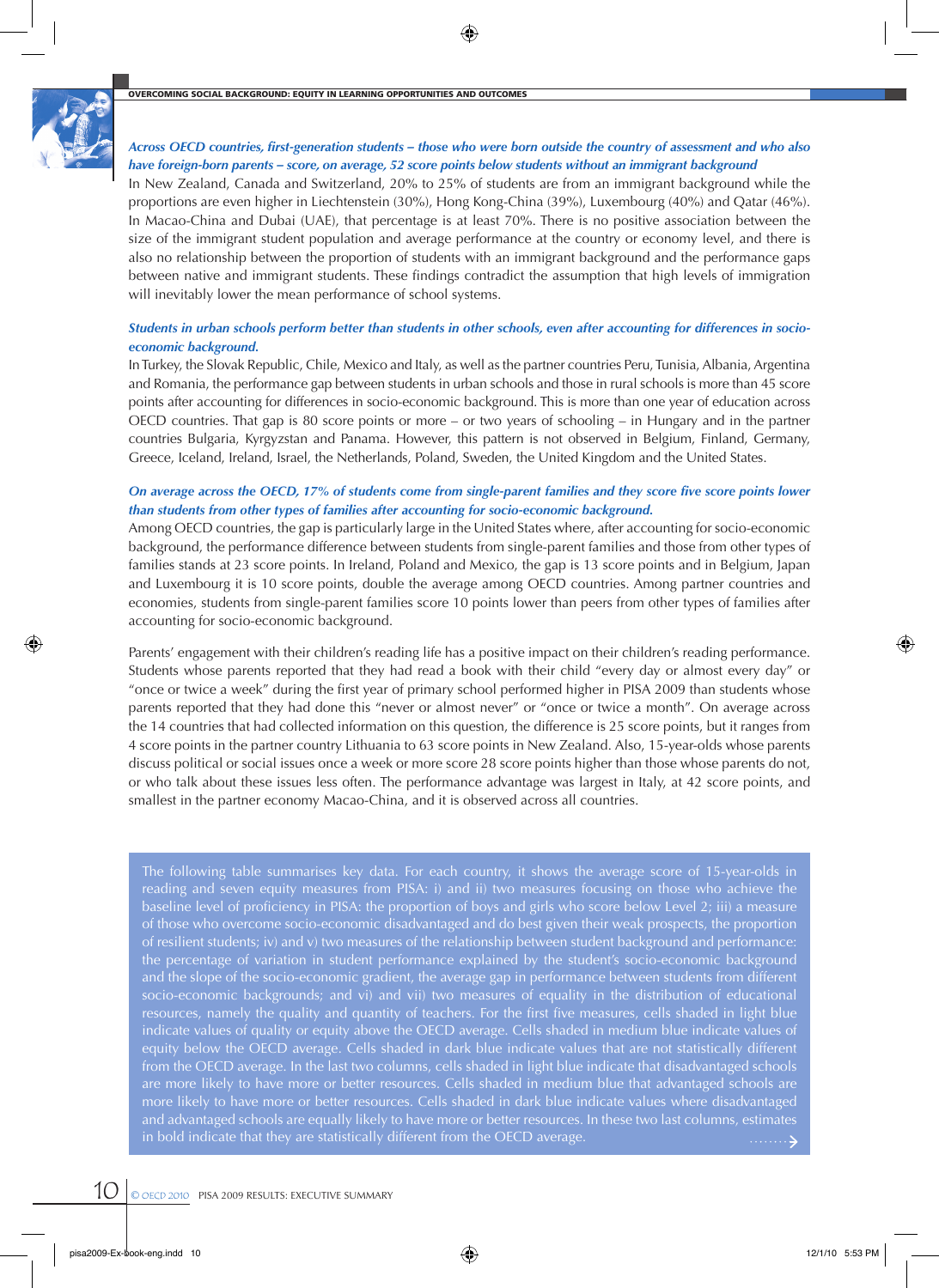

| $=$ Figure II. $=$                                   |                                                       |                                                    |                                                     |                                     |                                                                                                                       |                                            |                                                                                                                                                                                 |                                                                                                                                           |  |  |  |  |  |
|------------------------------------------------------|-------------------------------------------------------|----------------------------------------------------|-----------------------------------------------------|-------------------------------------|-----------------------------------------------------------------------------------------------------------------------|--------------------------------------------|---------------------------------------------------------------------------------------------------------------------------------------------------------------------------------|-------------------------------------------------------------------------------------------------------------------------------------------|--|--|--|--|--|
|                                                      | <b>SUMMARY OF PISA MEASURES OF EDUCATIONAL EQUITY</b> |                                                    |                                                     |                                     |                                                                                                                       |                                            |                                                                                                                                                                                 |                                                                                                                                           |  |  |  |  |  |
|                                                      |                                                       |                                                    |                                                     |                                     | Higher quality or equity than OECD average                                                                            |                                            | the OECD average                                                                                                                                                                | Disadvantaged schools are more likely to have more or better<br>resources, in <b>bold</b> if relationship is statistically different from |  |  |  |  |  |
|                                                      |                                                       |                                                    |                                                     |                                     | At OECD average (no statistically significant difference)                                                             |                                            | Within country correlation is not statistically significant                                                                                                                     |                                                                                                                                           |  |  |  |  |  |
|                                                      |                                                       |                                                    |                                                     |                                     | Lower quality or equity than OECD average                                                                             | the OECD average                           | Advantaged schools are more likely to have more or better<br>resources, in <b>bold</b> if relationship is statistically different from                                          |                                                                                                                                           |  |  |  |  |  |
|                                                      | Mean reading<br>score                                 | Percentage of boys<br>below proficiency<br>Level 2 | Percentage of girls<br>below proficiency<br>Level 2 | Percentage of<br>resilient students | Percentage of<br>variance in student<br>performance<br>by students'<br>socio-economic<br>socio-economic<br>hackground | Slope of the<br>socio-economic<br>gradient | <b>Correlation between the</b><br>socio-economic background of<br>schools and the percentage of<br>teachers with university-level<br>(ISCED 5A) among all full-time<br>teachers | <b>Correlation between</b><br>socio-economic background of<br>schools and the student/teacher<br>ratio                                    |  |  |  |  |  |
| <b>OECD</b> average                                  | 493                                                   | 25                                                 | 13                                                  | $\, 8$                              | 14                                                                                                                    | 38                                         | 0.15                                                                                                                                                                            | $-0.15$                                                                                                                                   |  |  |  |  |  |
| Korea                                                | 539                                                   | 9                                                  | 2                                                   | 14                                  | 11                                                                                                                    | 32                                         | $-0.03$                                                                                                                                                                         | 0.30                                                                                                                                      |  |  |  |  |  |
| OECD<br>Finland                                      | 536                                                   | 13                                                 | 3                                                   | 11                                  | 8                                                                                                                     | 31                                         | $-0.01$                                                                                                                                                                         | 0.08                                                                                                                                      |  |  |  |  |  |
| Canada<br>New Zealand                                | 524<br>521                                            | 14<br>21                                           | 6<br>8                                              | 10<br>9                             | 9<br>17                                                                                                               | 32<br>52                                   | 0.03<br>0.07                                                                                                                                                                    | 0.09<br>0.11                                                                                                                              |  |  |  |  |  |
| Japan                                                | 520                                                   | 19                                                 | 8                                                   | 11                                  | 9                                                                                                                     | 40                                         | 0.20                                                                                                                                                                            | 0.38                                                                                                                                      |  |  |  |  |  |
| Australia                                            | 515                                                   | 20                                                 | 9                                                   | $\,$ 8 $\,$                         | 13                                                                                                                    | 46                                         | 0.02                                                                                                                                                                            | $-0.07$                                                                                                                                   |  |  |  |  |  |
| Netherlands                                          | 508                                                   | 18                                                 | 11                                                  | $\, 8$                              | 13                                                                                                                    | 37                                         | 0.62                                                                                                                                                                            | 0.38                                                                                                                                      |  |  |  |  |  |
| Belgium<br>Norway                                    | 506<br>503                                            | 21<br>21                                           | 14<br>8                                             | $\, 8$<br>6                         | 19<br>9                                                                                                               | 47<br>36                                   | 0.58<br>0.15                                                                                                                                                                    | 0.66<br>0.19                                                                                                                              |  |  |  |  |  |
| Estonia                                              | 501                                                   | 19                                                 | $\overline{7}$                                      | 9                                   | 8                                                                                                                     | 29                                         | 0.00                                                                                                                                                                            | 0.43                                                                                                                                      |  |  |  |  |  |
| Switzerland                                          | 501                                                   | 22                                                 | 11                                                  | $\, 8$                              | 14                                                                                                                    | 40                                         | 0.24                                                                                                                                                                            | 0.06                                                                                                                                      |  |  |  |  |  |
| Poland                                               | 500                                                   | 23                                                 | $\overline{7}$                                      | 9                                   | 15                                                                                                                    | 39                                         | $-0.05$                                                                                                                                                                         | 0.01                                                                                                                                      |  |  |  |  |  |
| Iceland                                              | 500                                                   | 24                                                 | 10                                                  | $\overline{7}$                      | 6                                                                                                                     | 27                                         | 0.30                                                                                                                                                                            | 0.40                                                                                                                                      |  |  |  |  |  |
| <b>United States</b>                                 | 500                                                   | 21                                                 | 14                                                  | $\overline{7}$                      | 17                                                                                                                    | 42                                         | 0.10                                                                                                                                                                            | $-0.17$                                                                                                                                   |  |  |  |  |  |
| Sweden<br>Germany                                    | 497<br>497                                            | 24<br>24                                           | 10<br>13                                            | 6<br>6                              | 13<br>18                                                                                                              | 43<br>44                                   | $-0.04$<br>$-0.02$                                                                                                                                                              | 0.12<br>0.28                                                                                                                              |  |  |  |  |  |
| Ireland                                              | 496                                                   | 23                                                 | 11                                                  | $\overline{7}$                      | 13                                                                                                                    | 39                                         | $-0.08$                                                                                                                                                                         | 0.49                                                                                                                                      |  |  |  |  |  |
| France                                               | 496                                                   | 26                                                 | 14                                                  | 8                                   | 17                                                                                                                    | 51                                         | W                                                                                                                                                                               | w                                                                                                                                         |  |  |  |  |  |
| Denmark                                              | 495                                                   | 19                                                 | 11                                                  | $6\,$                               | 15                                                                                                                    | 36                                         | 0.16                                                                                                                                                                            | 0.27                                                                                                                                      |  |  |  |  |  |
| <b>United Kingdom</b>                                | 494                                                   | 23                                                 | 14                                                  | $6\,$                               | 14                                                                                                                    | 44                                         | $-0.03$                                                                                                                                                                         | $-0.10$                                                                                                                                   |  |  |  |  |  |
| Hungary<br>Portugal                                  | 494<br>489                                            | 24<br>25                                           | 11<br>11                                            | 6<br>10                             | 26<br>17                                                                                                              | 48<br>30                                   | 0.07<br>0.04                                                                                                                                                                    | 0.02<br>0.39                                                                                                                              |  |  |  |  |  |
| Italy                                                | 486                                                   | 29                                                 | 13                                                  | $\, 8$                              | 12                                                                                                                    | 32                                         | 0.13                                                                                                                                                                            | 0.50                                                                                                                                      |  |  |  |  |  |
| Slovenia                                             | 483                                                   | 31                                                 | 11                                                  | $\boldsymbol{6}$                    | 14                                                                                                                    | 39                                         | 0.55                                                                                                                                                                            | $-0.25$                                                                                                                                   |  |  |  |  |  |
| Greece                                               | 483                                                   | 30                                                 | 13                                                  | 7                                   | 12                                                                                                                    | 34                                         | 0.24                                                                                                                                                                            | 0.25                                                                                                                                      |  |  |  |  |  |
| Spain<br><b>Czech Republic</b>                       | 481<br>478                                            | 24<br>31                                           | 15<br>14                                            | 9<br>5                              | 14<br>12                                                                                                              | 29<br>46                                   | m<br>0.37                                                                                                                                                                       | 0.45<br>0.08                                                                                                                              |  |  |  |  |  |
| <b>Slovak Republic</b>                               | 477                                                   | 32                                                 | 13                                                  | 5                                   | 15                                                                                                                    | 41                                         | $-0.21$                                                                                                                                                                         | 0.00                                                                                                                                      |  |  |  |  |  |
| Israel                                               | 474                                                   | 34                                                 | 19                                                  | 6                                   | 13                                                                                                                    | 43                                         | 0.20                                                                                                                                                                            | $-0.20$                                                                                                                                   |  |  |  |  |  |
| Luxembourg                                           | 472                                                   | 33                                                 | 19                                                  | 5                                   | 18                                                                                                                    | 40                                         | 0.39                                                                                                                                                                            | 0.28                                                                                                                                      |  |  |  |  |  |
| Austria                                              | 470                                                   | 35                                                 | 20                                                  | 5                                   | 17                                                                                                                    | 48                                         | 0.64                                                                                                                                                                            | $-0.07$                                                                                                                                   |  |  |  |  |  |
| Turkey<br>Chile                                      | 464<br>449                                            | 33<br>36                                           | 15<br>25                                            | 10<br>6                             | 19<br>19                                                                                                              | 29<br>31                                   | 0.04<br>0.25                                                                                                                                                                    | $-0.26$<br>$-0.05$                                                                                                                        |  |  |  |  |  |
| Mexico                                               | 425                                                   | 46                                                 | 34                                                  | $\overline{7}$                      | 14                                                                                                                    | 25                                         | $-0.04$                                                                                                                                                                         | 0.03                                                                                                                                      |  |  |  |  |  |
|                                                      |                                                       |                                                    |                                                     |                                     |                                                                                                                       |                                            |                                                                                                                                                                                 |                                                                                                                                           |  |  |  |  |  |
| Shanghai-China<br>Partners<br><b>Hong Kong-China</b> | 556<br>533                                            | $\overline{7}$<br>11                               | $\overline{2}$<br>5                                 | 19<br>18                            | 12<br>5                                                                                                               | 27<br>17                                   | 0.32<br>0.12                                                                                                                                                                    | $-0.13$<br>0.02                                                                                                                           |  |  |  |  |  |
| <b>Singapore</b>                                     | 526                                                   | 16                                                 | 9                                                   | 12                                  | 15                                                                                                                    | 47                                         | 0.22                                                                                                                                                                            | $-0.14$                                                                                                                                   |  |  |  |  |  |
| Liechtenstein                                        | 499                                                   | 21                                                 | 9                                                   | 9                                   | 8                                                                                                                     | 26                                         | 0.57                                                                                                                                                                            | 0.70                                                                                                                                      |  |  |  |  |  |
| <b>Chinese Taipei</b>                                | 495                                                   | 22                                                 | 10                                                  | 10                                  | 12                                                                                                                    | 36                                         | 0.29                                                                                                                                                                            | $-0.07$                                                                                                                                   |  |  |  |  |  |
| Macao-China<br>Latvia                                | 487<br>484                                            | 21<br>27                                           | 9<br>9                                              | 13<br>$\,$ 8 $\,$                   | $\sqrt{2}$<br>10                                                                                                      | 12<br>29                                   | $-0.18$<br>0.19                                                                                                                                                                 | 0.17<br>0.38                                                                                                                              |  |  |  |  |  |
| Croatia                                              | 476                                                   | 31                                                 | 13                                                  | $\overline{7}$                      | 11                                                                                                                    | 32                                         | 0.28                                                                                                                                                                            | 0.32                                                                                                                                      |  |  |  |  |  |
| Lithuania                                            | 468                                                   | 35                                                 | 13                                                  | $\sqrt{5}$                          | 14                                                                                                                    | 33                                         | 0.19                                                                                                                                                                            | 0.21                                                                                                                                      |  |  |  |  |  |
| Dubai (UAE)                                          | 459                                                   | 41                                                 | 21                                                  | $\sqrt{3}$                          | 14                                                                                                                    | 51                                         | $-0.01$                                                                                                                                                                         | $-0.27$                                                                                                                                   |  |  |  |  |  |
| <b>Russian Federation</b><br><b>Serbia</b>           | 459<br>442                                            | 36<br>43                                           | 19<br>23                                            | $\sqrt{5}$<br>$\sqrt{4}$            | 11<br>10                                                                                                              | 37<br>27                                   | 0.31<br>0.06                                                                                                                                                                    | 0.29<br>0.11                                                                                                                              |  |  |  |  |  |
| <b>Bulgaria</b>                                      | 429                                                   | 52                                                 | 29                                                  | $\overline{2}$                      | 20                                                                                                                    | 51                                         | 0.17                                                                                                                                                                            | 0.21                                                                                                                                      |  |  |  |  |  |
| Uruguay                                              | 426                                                   | 51                                                 | 34                                                  | $\sqrt{4}$                          | 21                                                                                                                    | 37                                         | 0.08                                                                                                                                                                            | 0.13                                                                                                                                      |  |  |  |  |  |
| Romania                                              | 424                                                   | 51                                                 | 30                                                  | $\overline{2}$                      | 14                                                                                                                    | 36                                         | 0.11                                                                                                                                                                            | $-0.02$                                                                                                                                   |  |  |  |  |  |
| <b>Thailand</b><br><b>Trinidad and Tobago</b>        | 421<br>416                                            | 55<br>55                                           | 33<br>34                                            | $\overline{7}$<br>$\sqrt{5}$        | 13<br>10                                                                                                              | 22<br>38                                   | 0.16<br>0.56                                                                                                                                                                    | $-0.02$<br>0.38                                                                                                                           |  |  |  |  |  |
| Colombia                                             | 413                                                   | 50                                                 | 45                                                  | $\,$ 6 $\,$                         | 17                                                                                                                    | 28                                         | $-0.08$                                                                                                                                                                         | $-0.14$                                                                                                                                   |  |  |  |  |  |
| <b>Brazil</b>                                        | 412                                                   | 56                                                 | 43                                                  | $\,$ 6 $\,$                         | 13                                                                                                                    | 28                                         | 0.03                                                                                                                                                                            | $-0.20$                                                                                                                                   |  |  |  |  |  |
| Montenegro                                           | 408                                                   | 61                                                 | 37                                                  | $\sqrt{2}$                          | 10                                                                                                                    | 31                                         | 0.38                                                                                                                                                                            | 0.33                                                                                                                                      |  |  |  |  |  |
| <b>lordan</b>                                        | 405                                                   | 62                                                 | 34                                                  | $\sqrt{3}$                          | $\, 8$                                                                                                                | 24                                         | $-0.02$                                                                                                                                                                         | 0.06                                                                                                                                      |  |  |  |  |  |
| <b>Tunisia</b><br><b>Indonesia</b>                   | 404<br>402                                            | 58<br>65                                           | 43<br>42                                            | $\overline{7}$<br>$\sqrt{6}$        | $\,$ 8 $\,$<br>8                                                                                                      | 19<br>17                                   | 0.20<br>0.16                                                                                                                                                                    | $-0.02$<br>$-0.16$                                                                                                                        |  |  |  |  |  |
| <b>Argentina</b>                                     | 398                                                   | 59                                                 | 45                                                  | $\ensuremath{\mathsf{3}}$           | 20                                                                                                                    | 40                                         | 0.22                                                                                                                                                                            | $-0.02$                                                                                                                                   |  |  |  |  |  |
| <b>Kazakhstan</b>                                    | 390                                                   | 67                                                 | 50                                                  | $\overline{1}$                      | 12                                                                                                                    | 38                                         | 0.34                                                                                                                                                                            | 0.44                                                                                                                                      |  |  |  |  |  |
| <b>Albania</b>                                       | 385                                                   | 69                                                 | 44                                                  | $\sqrt{3}$                          | 11                                                                                                                    | 31                                         | 0.38                                                                                                                                                                            | 0.15                                                                                                                                      |  |  |  |  |  |
| Qatar                                                | 372                                                   | 72                                                 | 54<br>59                                            | $\overline{1}$<br>$\overline{2}$    | $\overline{4}$<br>18                                                                                                  | 25                                         | $-0.07$<br>$-0.13$                                                                                                                                                              | 0.11<br>0.03                                                                                                                              |  |  |  |  |  |
| Panama<br>Peru                                       | 371<br>370                                            | 72<br>70                                           | 60                                                  | $\mathbf{1}$                        | 27                                                                                                                    | 31<br>41                                   | 0.48                                                                                                                                                                            | $-0.02$                                                                                                                                   |  |  |  |  |  |
| <b>Azerbaijan</b>                                    | 362                                                   | 78                                                 | 68                                                  | $\overline{1}$                      | $\overline{7}$                                                                                                        | 21                                         | 0.44                                                                                                                                                                            | 0.23                                                                                                                                      |  |  |  |  |  |
| Kyrgyzstan                                           | 314                                                   | 88                                                 | 78                                                  | $\boldsymbol{0}$                    | 15                                                                                                                    | 40                                         | 0.35                                                                                                                                                                            | 0.27                                                                                                                                      |  |  |  |  |  |

Countries are ranked in descending order of the mean score in reading, separately for OECD and partner countries and economies.<br>Source: OECD, PISA 2009 Database, Tables 1.2.2., II.1.1., II.2.3., II.3.2 and II.3.3.<br>**StatLi**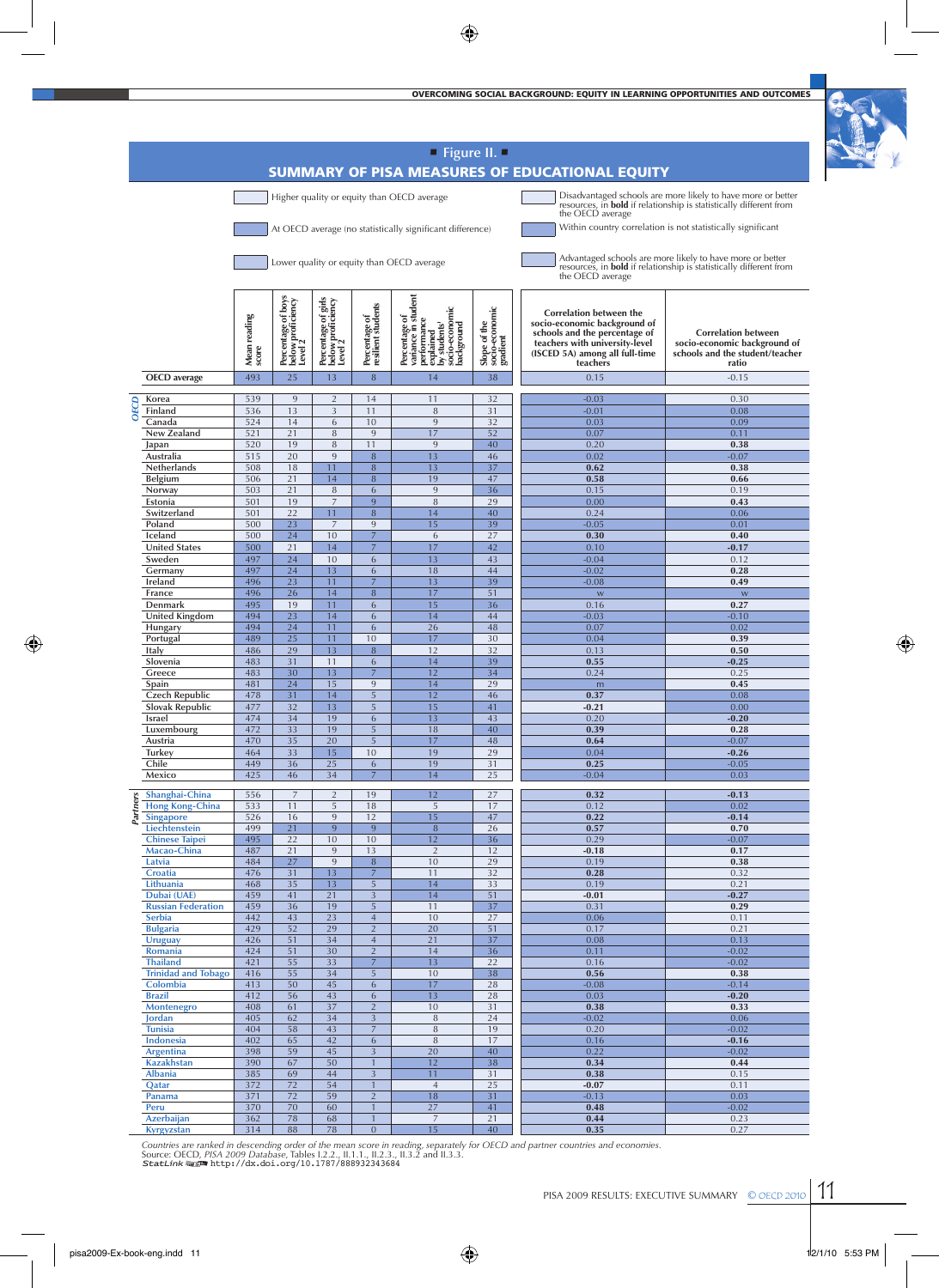

#### Learning to Learn: Student Engagement, Strategies and Practices

PISA results show that mastering strategies that assist learning, such as methods to remember and understand or summarise texts and reading widely, are essential if students are to become proficient readers. Practicing reading by reading for enjoyment is most closely associated with better outcomes when it is accompanied by high levels of critical thinking and strategic learning. Across OECD countries, students who have low levels of awareness about which strategies are most effective for understanding, remembering and summarising information are less proficient readers than those who have high levels of awareness about these strategies, regardless of their reading habits.

*In all countries, students who enjoy reading the most perform significantly better than students who enjoy reading the least.* There has been considerable debate as to what type of reading may be most effective in fostering reading skills and

improving reading performance. The results from PISA suggest that, although students who read fiction are more likely to achieve high scores, it is students who read a wide variety of material who perform particularly well in reading. Compared with not reading for enjoyment at all, reading fiction for enjoyment appears to be positively associated with higher scores in the PISA 2009 reading assessment, while reading comic books is associated with little improvement in reading proficiency in some countries, and with lower overall reading performance in other countries. Also, students who are extensively engaged in online reading activities, such as reading e-mails, chatting on line, reading news on line, using an online dictionary or encyclopaedia, participating in online group discussions and searching for information on line, are generally more proficient readers than students who do little online reading.

#### *On average across OECD countries, 37% of students – and 45% or more in Austria, the Netherlands, and Luxembourg – report that they do not read for enjoyment at all.*

In all but a few countries, students who use appropriate strategies to understand and remember what they read, such as underlining important parts of the texts or discussing what they read with other people, perform at least 73 points higher in the PISA assessment – that is, one full proficiency level or nearly two full school years – than students who use these strategies the least. In Belgium, Switzerland and Austria, the quarter of students who use these strategies the most score an average of 110 points higher than the quarter of students who use them the least. That translates into a difference of roughly one-and-a-half proficiency levels or nearly three years of formal schooling.

#### *In all countries, boys are not only less likely than girls to say that they read for enjoyment, they also have different reading habits when they do read for pleasure.*

Most boys and girls in the countries that took part in PISA 2009 sit side by side in the same classrooms and work with similar teachers. Yet, PISA reveals that in OECD countries, boys are on average 39 points behind girls in reading, the equivalent of one year of schooling. PISA suggests that differences in how boys and girls approach learning and how engaged they are in reading account for most of the gap in reading performance between boys and girls, so much so that this gap could be predicted to shrink by 14 points if boys approached learning as positively as girls, and by over 20 points if they were as engaged in reading as girls. This does not mean that if boys' engagement and awareness of learning strategies rose by this amount the increase would automatically translate into respective performance gains, since PISA does not measure causation. But since most of the gender gap can be explained by boys being less engaged, and less engaged students show lower performance, then policy makers should look for more effective ways of increasing boys' interest in reading at school or at home.

PISA reveals that, although girls have higher mean reading performance, enjoy reading more and are more aware of effective strategies to summarise information than boys, the differences within genders are far greater than those between the genders. Moreover, the size of the gender gap varies considerably across countries, suggesting that boys and girls do not have inherently different interests and academic strengths, but that these are mostly acquired and socially induced. The large gender gap in reading is not a mystery: it can be attributed to differences that have been identified in the attitudes and behaviours of boys and girls.

Girls are more likely than boys to be frequent readers of fiction, and are also more likely than boys to read magazines. However, over 65% of boys regularly read newspapers for enjoyment and only 59% of girls do so. Although relatively few students say that they read comic books regularly, on average across OECD countries, 27% of boys read comic books several times a month or several times a week, while only 18% of girls do so.

#### *High-performing countries are also those whose students generally know how to summarise information.*

Across OECD countries, the difference in reading performance between those students who know the most about which strategies are best for summarising information and those who know the least is 107 score points. And students who say that they begin the learning process by figuring out what they need to learn, then ensure that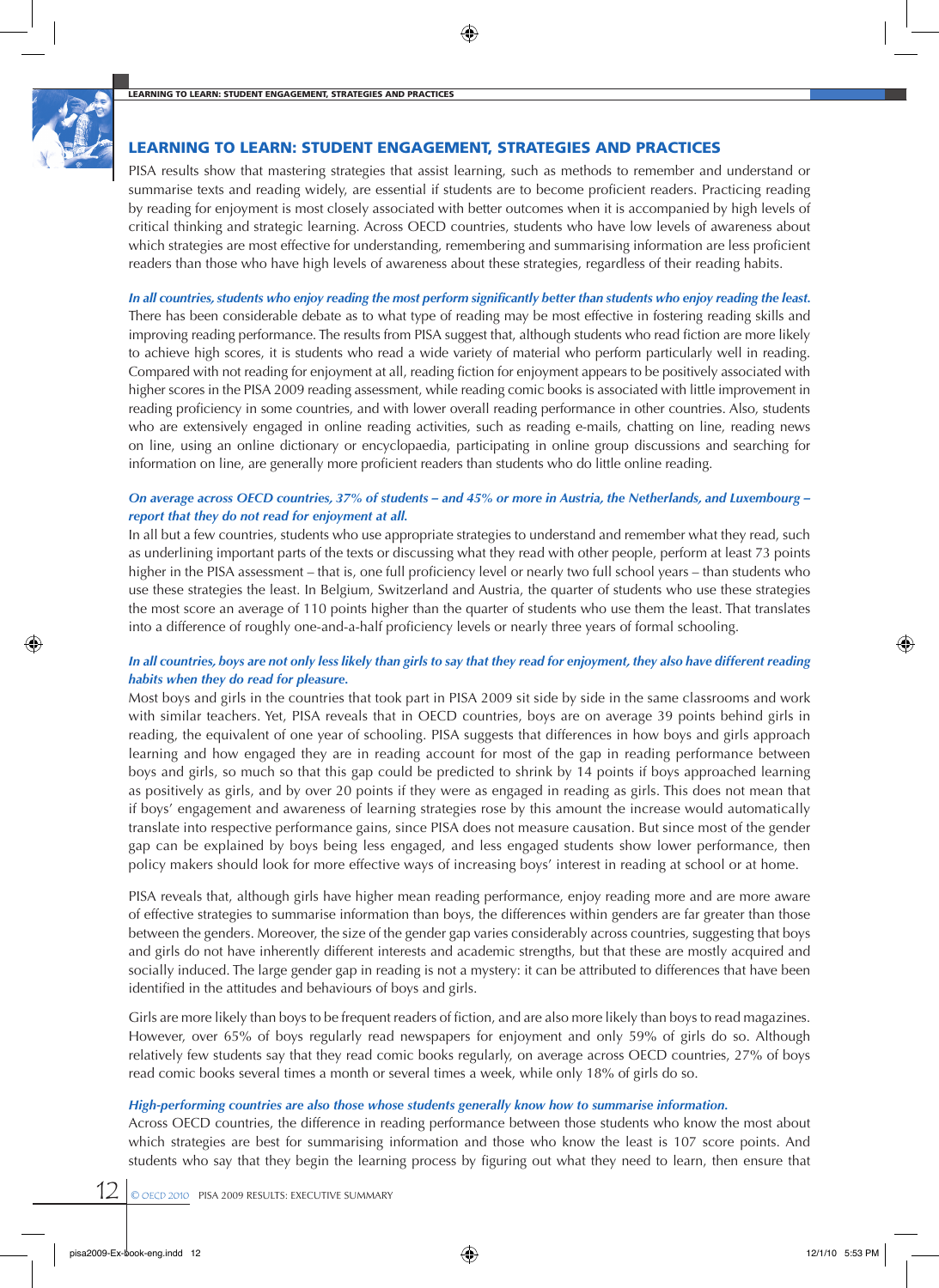

they understand what they read, figure out which concepts they have not fully grasped, try to remember the most important points in a text and look for additional clarifying information when they do not understand something they have read, tend to perform better on the PISA reading scale than those who do not.

#### *While factors such as predisposition, temperament, peer pressure and socialisation may contribute to boys having less interest in reading than girls, boys could be encouraged to enjoy reading more and to read more for enjoyment.*

PISA results suggest that boys would be predicted to catch up with girls in reading performance if they had higher levels of motivation to read and used effective learning strategies. In Finland, for example, if boys were equally aware as girls of the most effective ways of summarising complex information in their reading, their scores in the PISA assessment would be predicted to be 23 points higher. Similarly, in most of the countries that participated in PISA 2009, if the most socio-economically disadvantaged students had the same levels of awareness about these strategies as their most advantaged peers, their reading performance would be predicted to be at least 15 points higher.

Across OECD countries, if socio-economically disadvantaged students were as aware of effective strategies to summarise information as advantaged students, the performance gap between the two groups of students could be 20% narrower. The poor reading proficiency seen among socio-economically disadvantaged boys is of particular concern because, without the ability to read well enough to participate fully in society, these students and their future families will have fewer opportunities to escape a cycle of poverty and deprivation. On average in the OECD area, socio-economically disadvantaged boys would be predicted to perform 28 points higher in reading if they had the same level of awareness of effective summarising strategies as socio-economically advantaged girls and 35 points higher if they enjoyed reading as much as socio-economically advantaged girls.

#### *In recent years, the gender gap in reading engagement has widened, as has the gender gap in reading performance.*

Changing students' attitudes and behaviours may be inherently more difficult than providing equal access to high quality teachers and schools, two of the factors that explain the low performance of socio-economically disadvantaged students − an area where PISA shows that over the past decade, some countries have achieved significant progress.

The following table provides selected results.

- $\overline{\phantom{a}}$  The first column shows students' mean reading scores.
- The second column shows the percentage of students who reported high levels of awareness about effective learning strategies and who regularly read a wide range of materials, including fiction and non-fiction books or at least magazines and newspapers, for enjoyment (considered 'wide and deep' or 'narrow and deep'
- The third column shows the score point differences in reading between boys and girls, with negative numbers indicating an advantage for boys and positive numbers indicating an advantage for girls.
- The fourth column shows gender differences in the percentage of 'wide and deep' or 'narrow and deep' readers.
- The fifth column shows the portion of the gender gap that would be predicted to be closed if boys had the same level of enjoyment of reading as girls.
- The sixth column shows the score point difference between the top and bottom quarters of the socioeconomic distribution of students.
- The seventh column shows the differences in the share of students who are 'wide and deep' or 'narrow and deep' readers between the top and bottom quarters of the socio-economic distribution of students. Larger numbers indicate a higher share of 'wide and deep' or 'narrow and deep' readers among socio-economically advantaged students.
- The last column shows the portion of the socio-economic gap in reading performance that would be predicted to be closed if socio-economically disadvantaged students had the same level of awareness of effective reading strategies (here, summarising strategies) as socio-economically advantaged students.

Values that are larger than the OECD average are shown in light blue; while values that are smaller than the OECD average are shown in medium blue and values that are not statistically different from the OECD average are shown in dark blue.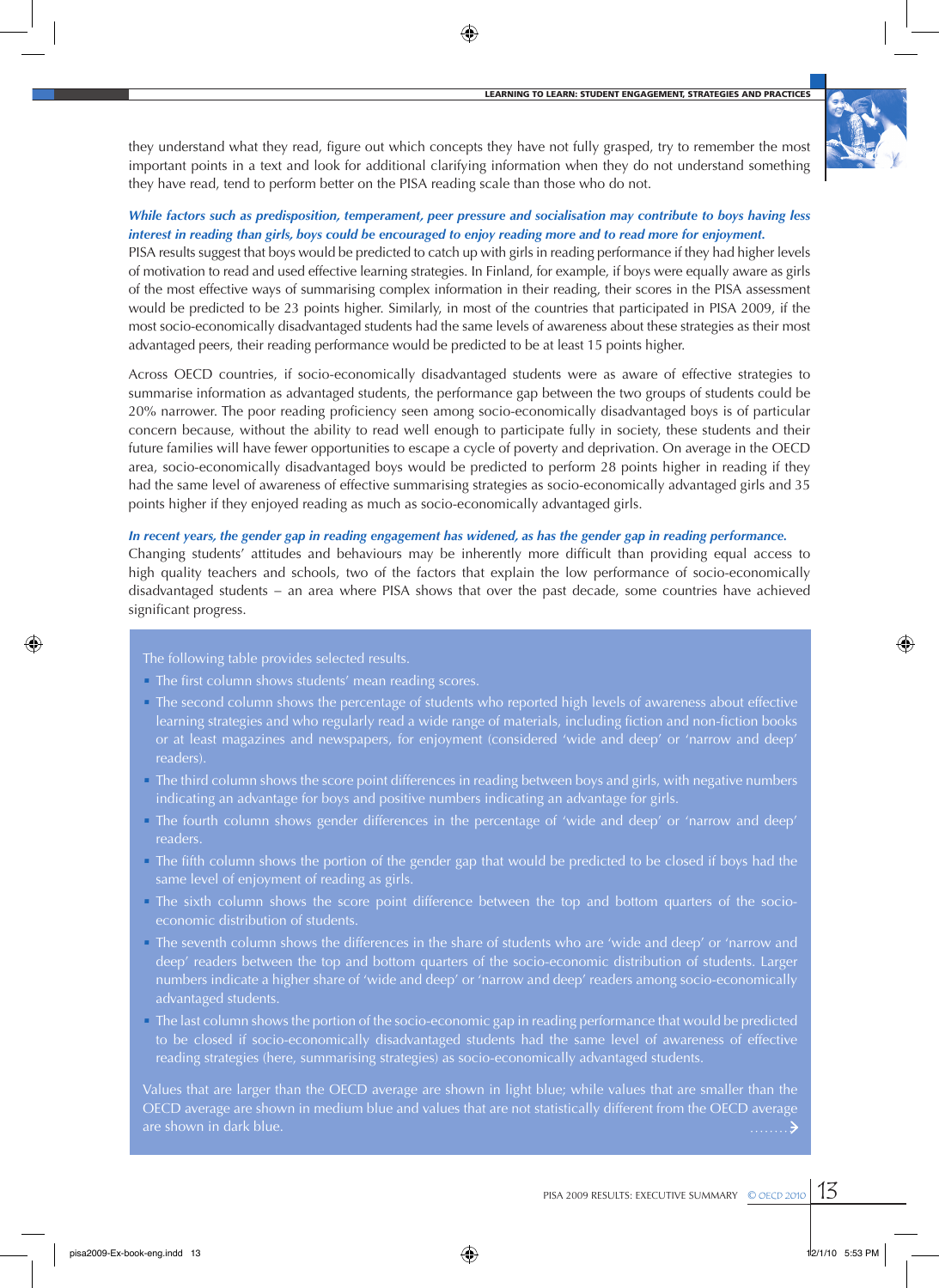#### • **Figure III.**•

#### Comparing the contribution of students' engagement in reading and approaches to learning to reading performance and equity



|                 |                                      |                              | sum, j                                                                     |                                                             |                                                                                                                                                      |                                                                                                                      |                                                                                                        |                                                                                                                                                            |                                                                                                                                                                                                                 |
|-----------------|--------------------------------------|------------------------------|----------------------------------------------------------------------------|-------------------------------------------------------------|------------------------------------------------------------------------------------------------------------------------------------------------------|----------------------------------------------------------------------------------------------------------------------|--------------------------------------------------------------------------------------------------------|------------------------------------------------------------------------------------------------------------------------------------------------------------|-----------------------------------------------------------------------------------------------------------------------------------------------------------------------------------------------------------------|
|                 |                                      | Mean<br><b>Reading Score</b> | Percentage of<br>"wide and<br>deep"<br>and<br>"narrow and<br>deep readers" | <b>Difference</b><br>in reading<br>performance<br>$(G - B)$ | Difference in<br>the percentage<br>of girls and<br>boys who can<br>be considered<br>'wide and deep"<br>and "narrow and<br>deep" readers<br>$(G - B)$ | Proportion<br>of the overall<br>gender gap that<br>could be closed<br>if boys enjoyed<br>reading as<br>much as girls | Socio-<br>economic<br>differences<br>in reading<br>performance<br>(top - bottom<br>quarter<br>of ESCS) | Socio-economic<br>differences in the<br>percentage of<br>students who are<br>"wide and deep" and<br>"narrow and deep"<br>(top - bottom quarter<br>of ESCS) | Proportion of the<br>socio-economic gap<br>that could be closed<br>if socio-economically<br>disadvanatged students<br>had values on the<br>index of summarising<br>as socio-economically<br>advantaged students |
|                 |                                      | <b>Mean Score</b>            | $\%$                                                                       | Dif.                                                        | Dif.                                                                                                                                                 | $\%$                                                                                                                 | Dif.                                                                                                   | Dif.                                                                                                                                                       | $\%$                                                                                                                                                                                                            |
|                 | <b>OECD</b> average                  | 493                          | 45                                                                         | 39                                                          | 11                                                                                                                                                   | 61                                                                                                                   | 89                                                                                                     | 17                                                                                                                                                         | 20                                                                                                                                                                                                              |
|                 |                                      |                              |                                                                            |                                                             |                                                                                                                                                      |                                                                                                                      |                                                                                                        |                                                                                                                                                            |                                                                                                                                                                                                                 |
|                 | Korea                                | 539                          | 35                                                                         | 35                                                          | 5                                                                                                                                                    | 30                                                                                                                   | 70                                                                                                     | 32                                                                                                                                                         | 27                                                                                                                                                                                                              |
| OECD            | Finland                              | 536                          | 60                                                                         | 55                                                          | 20                                                                                                                                                   | 64                                                                                                                   | 62                                                                                                     | 17                                                                                                                                                         | 27                                                                                                                                                                                                              |
|                 | Canada                               | 524                          | 37                                                                         | 34                                                          | 14                                                                                                                                                   | 86                                                                                                                   | 68                                                                                                     | 15                                                                                                                                                         | 13                                                                                                                                                                                                              |
|                 | New Zealand                          | 521                          | 37                                                                         | 46                                                          | 11                                                                                                                                                   | 63                                                                                                                   | 102                                                                                                    | 14                                                                                                                                                         | 20                                                                                                                                                                                                              |
|                 | Japan                                | 520                          | 54                                                                         | 39                                                          | $\boldsymbol{6}$                                                                                                                                     | 33                                                                                                                   | 73                                                                                                     | 18                                                                                                                                                         | 25                                                                                                                                                                                                              |
|                 | Australia                            | 515                          | 35                                                                         | 37                                                          | 9                                                                                                                                                    | 76                                                                                                                   | 91                                                                                                     | 16                                                                                                                                                         | 22                                                                                                                                                                                                              |
|                 | Netherlands                          | 508                          | 34                                                                         | 24                                                          | 9                                                                                                                                                    | 102                                                                                                                  | 83                                                                                                     | 23                                                                                                                                                         | 23                                                                                                                                                                                                              |
|                 | Belgium                              | 506                          | 46                                                                         | 27                                                          | $\overline{\mathbf{3}}$                                                                                                                              | 81                                                                                                                   | 116                                                                                                    | 23                                                                                                                                                         | 27                                                                                                                                                                                                              |
|                 | Norway                               | 503                          | 56                                                                         | 47                                                          | 14                                                                                                                                                   | 52                                                                                                                   | 70                                                                                                     | 17                                                                                                                                                         | 22                                                                                                                                                                                                              |
|                 | Estonia                              | 501                          | 61                                                                         | 44                                                          | 14                                                                                                                                                   | 65                                                                                                                   | 60                                                                                                     | 12                                                                                                                                                         | 17                                                                                                                                                                                                              |
|                 | Switzerland                          | 501                          | 54                                                                         | 39                                                          | 11                                                                                                                                                   | 76                                                                                                                   | 94                                                                                                     | 22                                                                                                                                                         | 24                                                                                                                                                                                                              |
|                 | Poland                               | 500                          | 50                                                                         | 50                                                          | 20                                                                                                                                                   | 49                                                                                                                   | 88                                                                                                     | 17                                                                                                                                                         | 20                                                                                                                                                                                                              |
|                 | Iceland                              | 500                          | 49                                                                         | 44                                                          | 20                                                                                                                                                   | 58                                                                                                                   | 62                                                                                                     | 12                                                                                                                                                         | 18                                                                                                                                                                                                              |
|                 | <b>United States</b>                 | 500                          | 30                                                                         | 25                                                          | $\overline{7}$                                                                                                                                       | 95                                                                                                                   | 105                                                                                                    | 12                                                                                                                                                         | 14                                                                                                                                                                                                              |
|                 | Sweden                               | 497<br>497                   | 43<br>41                                                                   | 46<br>40                                                    | 16<br>$\overline{0}$                                                                                                                                 | 68<br>80                                                                                                             | 91<br>105                                                                                              | 19<br>21                                                                                                                                                   | 18<br>23                                                                                                                                                                                                        |
|                 | Germany<br>Ireland                   | 496                          | 45                                                                         | 39                                                          | 14                                                                                                                                                   | 48                                                                                                                   | 86                                                                                                     | 5                                                                                                                                                          | 15                                                                                                                                                                                                              |
|                 | France                               | 496                          | 46                                                                         | 40                                                          | $\mathbf{1}$                                                                                                                                         | 54                                                                                                                   | 110                                                                                                    | 20                                                                                                                                                         | 21                                                                                                                                                                                                              |
|                 | Denmark                              | 495                          | 48                                                                         | 29                                                          | $\,$ 8 $\,$                                                                                                                                          | 75                                                                                                                   | 80                                                                                                     | 21                                                                                                                                                         | 20                                                                                                                                                                                                              |
|                 | <b>United Kingdom</b>                | 494                          | 40                                                                         | 25                                                          | 10                                                                                                                                                   | 90                                                                                                                   | 91                                                                                                     | 11                                                                                                                                                         | 19                                                                                                                                                                                                              |
|                 | Hungary                              | 494                          | 52                                                                         | 38                                                          | 15                                                                                                                                                   | 65                                                                                                                   | 118                                                                                                    | 20                                                                                                                                                         | 20                                                                                                                                                                                                              |
|                 | Portugal                             | 489                          | 43                                                                         | 38                                                          | 9                                                                                                                                                    | 61                                                                                                                   | 87                                                                                                     | 17                                                                                                                                                         | 24                                                                                                                                                                                                              |
|                 | Italy                                | 486                          | 39                                                                         | 46                                                          | $\overline{7}$                                                                                                                                       | 56                                                                                                                   | 85                                                                                                     | 15                                                                                                                                                         | 20                                                                                                                                                                                                              |
|                 | Slovenia                             | 483                          | 45                                                                         | 55                                                          | 16                                                                                                                                                   | 42                                                                                                                   | 87                                                                                                     | 15                                                                                                                                                         | 20                                                                                                                                                                                                              |
|                 | Greece                               | 483                          | 34                                                                         | 47                                                          |                                                                                                                                                      | 54                                                                                                                   | 90                                                                                                     | 18                                                                                                                                                         | 13                                                                                                                                                                                                              |
|                 | Spain                                | 481                          | 38                                                                         | 29                                                          | $\boldsymbol{6}$                                                                                                                                     | 73                                                                                                                   | 83                                                                                                     | 22                                                                                                                                                         | 15                                                                                                                                                                                                              |
|                 | <b>Czech Republic</b>                | 478                          | 47                                                                         | 48                                                          | 14                                                                                                                                                   | 59                                                                                                                   | 84                                                                                                     | 12                                                                                                                                                         | 23                                                                                                                                                                                                              |
|                 | <b>Slovak Republic</b>               | 477                          | 52                                                                         | 51                                                          | 16                                                                                                                                                   | 35                                                                                                                   | 87                                                                                                     | 13                                                                                                                                                         | 18                                                                                                                                                                                                              |
|                 | Israel                               | 474                          | 36                                                                         | 42                                                          | 17                                                                                                                                                   | 44                                                                                                                   | 102                                                                                                    | 14                                                                                                                                                         | 19                                                                                                                                                                                                              |
|                 | Luxembourg                           | 472                          | 50                                                                         | 39                                                          | $\boldsymbol{8}$                                                                                                                                     | 70                                                                                                                   | 114                                                                                                    | 16                                                                                                                                                         | 19                                                                                                                                                                                                              |
|                 | Austria                              | 470                          | 50                                                                         | 41                                                          | 10                                                                                                                                                   | 70                                                                                                                   | 102                                                                                                    | 20                                                                                                                                                         | 23                                                                                                                                                                                                              |
|                 | Turkey                               | 464                          | 38                                                                         | 43                                                          | 12                                                                                                                                                   | 25                                                                                                                   | 92                                                                                                     | 16                                                                                                                                                         | 11                                                                                                                                                                                                              |
|                 | Chile                                | 449                          | 37                                                                         | 22                                                          | 17                                                                                                                                                   | 57                                                                                                                   | 91                                                                                                     | 19                                                                                                                                                         | 15                                                                                                                                                                                                              |
|                 | Mexico                               | 425                          | 36                                                                         | 25                                                          | 6                                                                                                                                                    | 27                                                                                                                   | 82                                                                                                     | 16                                                                                                                                                         | 17                                                                                                                                                                                                              |
|                 |                                      |                              |                                                                            |                                                             |                                                                                                                                                      |                                                                                                                      |                                                                                                        |                                                                                                                                                            |                                                                                                                                                                                                                 |
| <b>Partners</b> | Shanghai-China                       | 556                          | 59                                                                         | 40                                                          | 5                                                                                                                                                    | 31                                                                                                                   | 74                                                                                                     | 21                                                                                                                                                         | 11                                                                                                                                                                                                              |
|                 | <b>Hong Kong-China</b>               | 533                          | 41                                                                         | 33                                                          | $\overline{7}$                                                                                                                                       | 44                                                                                                                   | 46                                                                                                     | 15                                                                                                                                                         | 14                                                                                                                                                                                                              |
|                 | <b>Singapore</b>                     | 526<br>499                   | 59<br>49                                                                   | 31<br>32                                                    | 11<br>14                                                                                                                                             | 81<br>76                                                                                                             | 98<br>62                                                                                               | 19<br>25                                                                                                                                                   | 17<br>34                                                                                                                                                                                                        |
|                 | Liechtenstein                        | 495                          | 44                                                                         | 37                                                          | $\boldsymbol{6}$                                                                                                                                     | 53                                                                                                                   | 76                                                                                                     | 24                                                                                                                                                         | 17                                                                                                                                                                                                              |
|                 | <b>Chinese Taipei</b><br>Macao-China | 487                          | 44                                                                         | 34                                                          | 11                                                                                                                                                   | 38                                                                                                                   | 25                                                                                                     | 18                                                                                                                                                         | 23                                                                                                                                                                                                              |
|                 | Latvia                               | 484                          | 45                                                                         | 47                                                          | 20                                                                                                                                                   | 52                                                                                                                   | 63                                                                                                     | 16                                                                                                                                                         | 19                                                                                                                                                                                                              |
|                 | Croatia                              | 476                          | 53                                                                         | 51                                                          | 19                                                                                                                                                   | 40                                                                                                                   | 74                                                                                                     | 17                                                                                                                                                         | 19                                                                                                                                                                                                              |
|                 | Lithuania                            | 468                          | 53                                                                         | 59                                                          | 21                                                                                                                                                   | 47                                                                                                                   | 83                                                                                                     | 20                                                                                                                                                         | 17                                                                                                                                                                                                              |
|                 | Dubai (UAE)                          | 459                          | 56                                                                         | 51                                                          | 10                                                                                                                                                   | 38                                                                                                                   | 102                                                                                                    | 15                                                                                                                                                         | 19                                                                                                                                                                                                              |
|                 | <b>Russian Federation</b>            | 459                          | 46                                                                         | 45                                                          | 16                                                                                                                                                   | 43                                                                                                                   | 78                                                                                                     | 9                                                                                                                                                          | 16                                                                                                                                                                                                              |
|                 | <b>Serbia</b>                        | 442                          | 43                                                                         | 39                                                          | 16                                                                                                                                                   | 37                                                                                                                   | 67                                                                                                     | 18                                                                                                                                                         | 24                                                                                                                                                                                                              |
|                 | <b>Bulgaria</b>                      | 429                          | 42                                                                         | 61                                                          | 20                                                                                                                                                   | 27                                                                                                                   | 132                                                                                                    | 22                                                                                                                                                         | 16                                                                                                                                                                                                              |
|                 | Uruguay                              | 426                          | 35                                                                         | 42                                                          | 15                                                                                                                                                   | 30                                                                                                                   | 116                                                                                                    | 15                                                                                                                                                         | 20                                                                                                                                                                                                              |
|                 | Romania                              | 424                          | 44                                                                         | 43                                                          | 13                                                                                                                                                   | 23                                                                                                                   | 85                                                                                                     | 16                                                                                                                                                         | 17                                                                                                                                                                                                              |
|                 | <b>Thailand</b>                      | 421                          | 40                                                                         | 38                                                          | 12                                                                                                                                                   | 22                                                                                                                   | 63                                                                                                     | 15                                                                                                                                                         | $\,$ 8 $\,$                                                                                                                                                                                                     |
|                 | <b>Trinidad and Tobago</b>           | 416                          | 49                                                                         | 58                                                          | 19                                                                                                                                                   | 26                                                                                                                   | 92                                                                                                     | 10                                                                                                                                                         | 19                                                                                                                                                                                                              |
|                 | Colombia                             | 413                          | 46                                                                         | 9                                                           | 10                                                                                                                                                   | 41                                                                                                                   | 89                                                                                                     | 12                                                                                                                                                         | 19                                                                                                                                                                                                              |
|                 | <b>Brazil</b>                        | 412                          | 37                                                                         | 29                                                          | 14                                                                                                                                                   | 34                                                                                                                   | 83                                                                                                     | 13                                                                                                                                                         | 16                                                                                                                                                                                                              |
|                 | Montenegro                           | 408                          | 42                                                                         | 53                                                          | $\,$ 8 $\,$                                                                                                                                          | 30                                                                                                                   | 80                                                                                                     | 18                                                                                                                                                         | 15                                                                                                                                                                                                              |
|                 | Jordan<br><b>Tunisia</b>             | 405                          | 34                                                                         | 57                                                          | 14                                                                                                                                                   | 12                                                                                                                   | 66                                                                                                     | 12                                                                                                                                                         | 9                                                                                                                                                                                                               |
|                 |                                      | 404                          | 45                                                                         | 31                                                          | $\overline{11}$                                                                                                                                      | $\mathbf{0}$                                                                                                         | 63                                                                                                     | 12                                                                                                                                                         | $\overline{4}$                                                                                                                                                                                                  |
|                 | Indonesia                            | 402                          | 43                                                                         | 37                                                          | 11<br>14                                                                                                                                             | $\,$ 8 $\,$                                                                                                          | 45<br>122                                                                                              | 18                                                                                                                                                         | 13                                                                                                                                                                                                              |
|                 | Argentina<br>Kazakhstan              | 398<br>390                   | 40<br>46                                                                   | 37<br>43                                                    | 13                                                                                                                                                   | 24<br>$-1$                                                                                                           | 84                                                                                                     | 15<br>12                                                                                                                                                   | 15<br>12                                                                                                                                                                                                        |
|                 | <b>Albania</b>                       | 385                          | 50                                                                         | 62                                                          | 17                                                                                                                                                   | 38                                                                                                                   | 77                                                                                                     | 15                                                                                                                                                         | 10                                                                                                                                                                                                              |
|                 | Qatar                                | 372                          | 42                                                                         | 50                                                          | $\,$ 8 $\,$                                                                                                                                          | 23                                                                                                                   | 56                                                                                                     | $\overline{9}$                                                                                                                                             | 14                                                                                                                                                                                                              |
|                 | Panama                               | 371                          | $\overline{37}$                                                            | 33                                                          | 13                                                                                                                                                   | 10                                                                                                                   | 108                                                                                                    | 10                                                                                                                                                         | 13                                                                                                                                                                                                              |
|                 | Peru                                 | 370                          | 50                                                                         | 22                                                          | $\overline{9}$                                                                                                                                       | 19                                                                                                                   | 129                                                                                                    | 20                                                                                                                                                         | 14                                                                                                                                                                                                              |
|                 | Azerbaijan                           | 362                          | 32                                                                         | 24                                                          | $\,6\,$                                                                                                                                              | 21                                                                                                                   | 50                                                                                                     | 12                                                                                                                                                         | $\overline{4}$                                                                                                                                                                                                  |
|                 | Kyrgyzstan                           | 314                          | 34                                                                         | 53                                                          | $\overline{7}$                                                                                                                                       | 10                                                                                                                   | 94                                                                                                     | 18                                                                                                                                                         | 14                                                                                                                                                                                                              |
|                 |                                      |                              |                                                                            |                                                             |                                                                                                                                                      |                                                                                                                      |                                                                                                        |                                                                                                                                                            |                                                                                                                                                                                                                 |

*Countries are ranked by their mean reading score.*  Source: O ECD, *PISA 2009 Database.*

12 http://dx.doi.org/10.1787/888932360309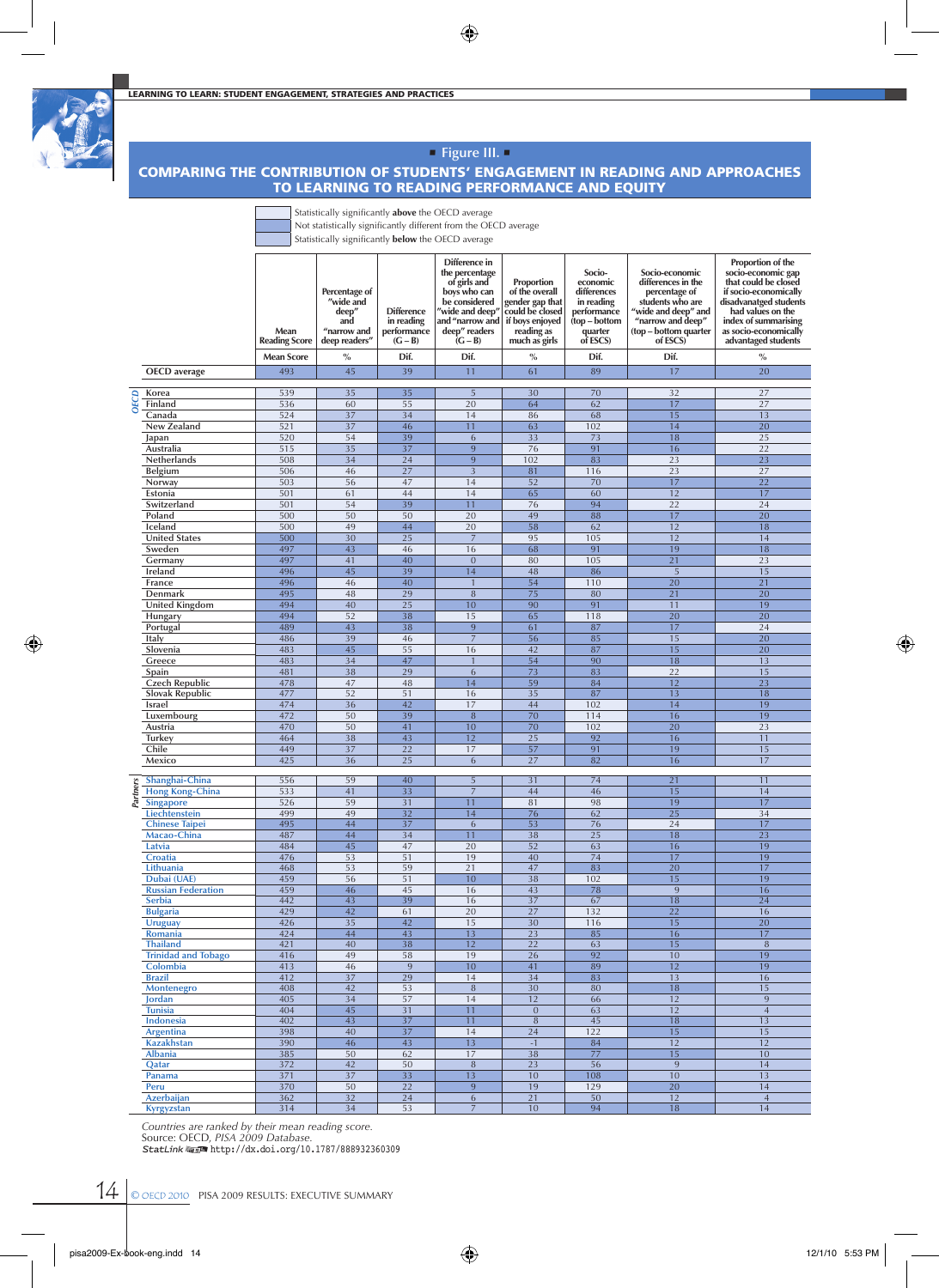#### What Makes a School Successful? Resources, Policies and Practices

Since school is where most learning happens, what happens in school has a direct impact on learning. In turn, what happens in school is influenced by the resources, policies and practices approved at higher administrative levels in a country's education system.

### *Successful school systems – those that perform above average and show below-average socio-economic inequalities – provide all students, regardless of their socio-economic backgrounds, with similar opportunities to learn.*

Systems that show high performance and an equitable distribution of learning outcomes tend to be comprehensive, requiring teachers and schools to embrace diverse student populations through personalised educational pathways. In contrast, school systems that assume that students have different destinations with different expectations and differentiation in terms of how they are placed in schools, classes and grades often show less equitable outcomes without an overall performance advantage.

Earlier PISA assessments showed these expectations to be mirrored in how students perceived their own educational future. The results of these differences can also be seen in the distribution of student performance within countries and in the impact that socio-economic background has on learning outcomes:

- • In countries, and in schools within countries, where more students repeat grades, overall results tend to be worse.
- • In countries where more students repeat grades, socio-economic differences in performance tend to be wider, suggesting that people from lower socio-economic groups are more likely to be negatively affected by grade repetition.
- • In countries where 15-year-olds are divided into more tracks based on their abilities, overall performance is not enhanced, and the younger the age at which selection for such tracks first occurs, the greater the differences in student performance, by socio-economic background, by age 15, without improved overall performance.
- • In school systems where it is more common to transfer weak or disruptive students out of a school, performance and equity both tend to be lower. Individual schools that make more use of transfers also perform worse in some countries.

These associations account for a substantial amount of the differences in the outcomes of schooling systems. For example, the frequency with which students are transferred across schools is associated with a third of the variation in country performance. This does not necessarily mean that if transfer policies were changed, a third of country differences in reading performance would disappear, since PISA does not measure cause and effect. Transferring pupils who do badly may be partly a symptom, rather than a cause, of schools and school systems that are not producing satisfactory results, especially for lower-achieving students. It is worth noting that the schools with lower transfer rates tend to have greater autonomy and other means of addressing these challenges. The cluster of results listed above suggests that, in general, school systems that seek to cater to different students' needs through a high level of differentiation in the institutions, grade levels and classes have not succeeded in producing superior overall results, and in some respects they have lower-than-average and more socially unequal performance.

#### *Most successful school systems grant greater autonomy to individual schools to design curricula and establish assessment policies, but these school systems do not necessarily allow schools to compete for enrolment.*

The incentive to deliver good results for all students is not just a matter of how a school's student body is defined. It also depends on the ways in which schools are held accountable for their results and what forms of autonomy they are allowed to have – and how that could help influence their performance. PISA has looked at accountability both in terms of the information that is made available about performance and in terms of the use made of that information – whether by administrative authorities through rewards or control systems, or by parents, for example through their choice of school. Thus the issues of autonomy, evaluation, governance and choice interact in providing a framework in which schools are given the incentives and the capacity to improve. PISA 2009 finds that:

- • In countries where schools have greater autonomy over what is taught and how students are assessed, students tend to perform better.
- • Within countries where schools are held to account for their results through posting achievement data publicly, schools that enjoy greater autonomy in resource allocation tend to do better than those with less autonomy. However, in countries where there are no such accountability arrangements, the reverse is true.
- • Countries that create a more competitive environment in which many schools compete for students do not systematically produce better results.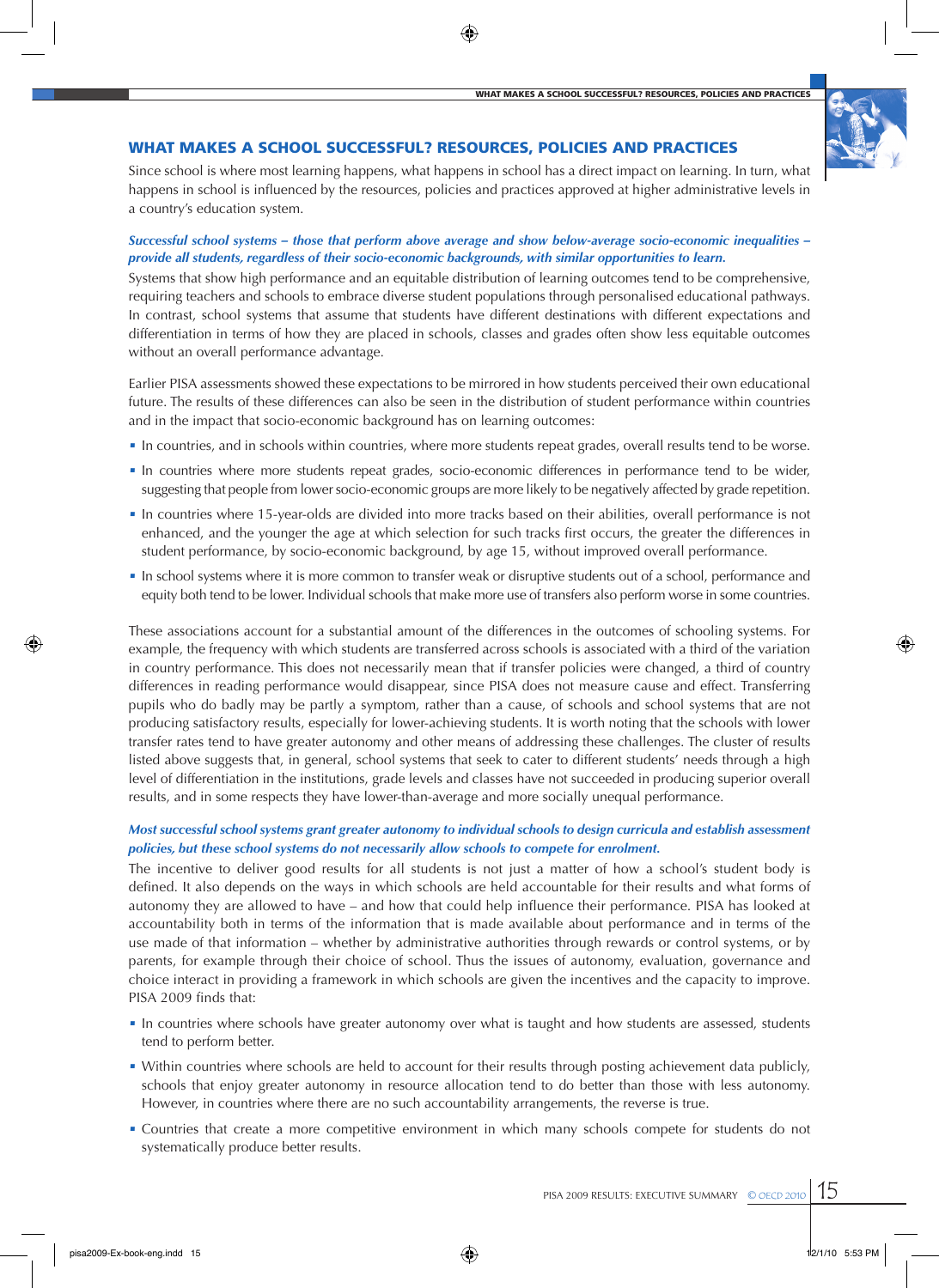- 
- Within many countries, schools that compete more for students tend to have higher performance, but this is often accounted for by the higher socio-economic status of students in these schools. Parents with a higher socioeconomic status are more likely to take academic performance into consideration when choosing schools.
- In countries that use standards-based external examinations, students tend to do better overall, but there is no clear relationship between performance and the use of standardised tests or the public posting of results at the school level. However, performance differences between schools with students of different social backgrounds are, on average, lower in countries that use standardised tests.

#### *After accounting for the socio-economic and demographic profiles of students and schools, students in OECD countries who attend private schools show performance that is similar to that of students enrolled in public schools.*

On average, socio-economically disadvantaged parents are over 13 percentage points more likely than socioeconomically advantaged parents to report that they consider "low expenses" and "financial aid" as very important determinants in choosing a school. If children from socio-economically disadvantaged backgrounds cannot attend high-performing schools because of financial constraints, then school systems that offer parents more choice of schools for their children will necessarily be less effective in improving the performance of all students.

#### *School systems considered successful tend to prioritise teachers' pay over smaller classes.*

School systems differ in the amount of time, human, material and financial resources they invest in education. Equally important, school systems also vary in how these resources are spent:

- At the level of the school system and net of the level of national income, PISA shows that higher teachers' salaries, but not smaller class sizes, are associated with better student performance. Teachers' salaries are related to class size in that if spending levels are similar, school systems often make trade-offs between smaller classes and higher salaries for teachers. The findings from PISA suggest that systems prioritising higher teachers' salaries over smaller classes tend to perform better, which corresponds with research showing that raising teacher quality is a more effective route to improved student outcomes than creating smaller classes.
- Within countries, schools with better resources tend to do better only to the extent that they also tend to have more socio-economically advantaged students. Some countries show a strong relationship between schools' resources and their socio-economic and demographic background, which indicates that resources are inequitably distributed according to schools' socio-economic and demographic profiles.
- • In other respects, the overall lack of a relationship between resources and outcomes does not show that resources are not important, but that their level does not have a systematic impact within the prevailing range. If most or all schools have the minimum resource requirements to allow effective teaching, additional material resources may make little difference to outcomes.

#### *In more than half of all OECD countries, over 94% of 15-year-old students reported that they had attended pre-primary school for at least some time.*

Students who had attended pre-primary school tend to perform better than students who have not. This advantage is greater in school systems where pre-primary education lasts longer, where there are smaller pupil-to-teacher ratios at the pre-primary level and where there is higher public expenditure per pupil at that level of education. Across all participating countries, school systems with a higher proportion of students who had attended pre-primary education tend to perform better.

#### *Schools with better disciplinary climates, more positive behaviour among teachers and better teacher-student relations tend to achieve higher scores in reading.*

Across OECD countries, 81% of students report that they feel they can work well in class most of the time, 71% report that they never, or only in some classes, feel that other students don't listen, and 72% say that their teacher never, or only in some lessons, has to wait a long time before students settle down to learn.

Meanwhile, 28% of students in OECD countries are enrolled in schools whose principals report that their teaching staff's resistance to change negatively affects students or that students' needs are not met; 23% attends schools whose principals report that students are not encouraged by teachers in the school; 22% attend schools whose principals believe that learning is hindered by low teacher expectations; and 17% of students attend schools whose principals say that teacher absenteeism hampers learning.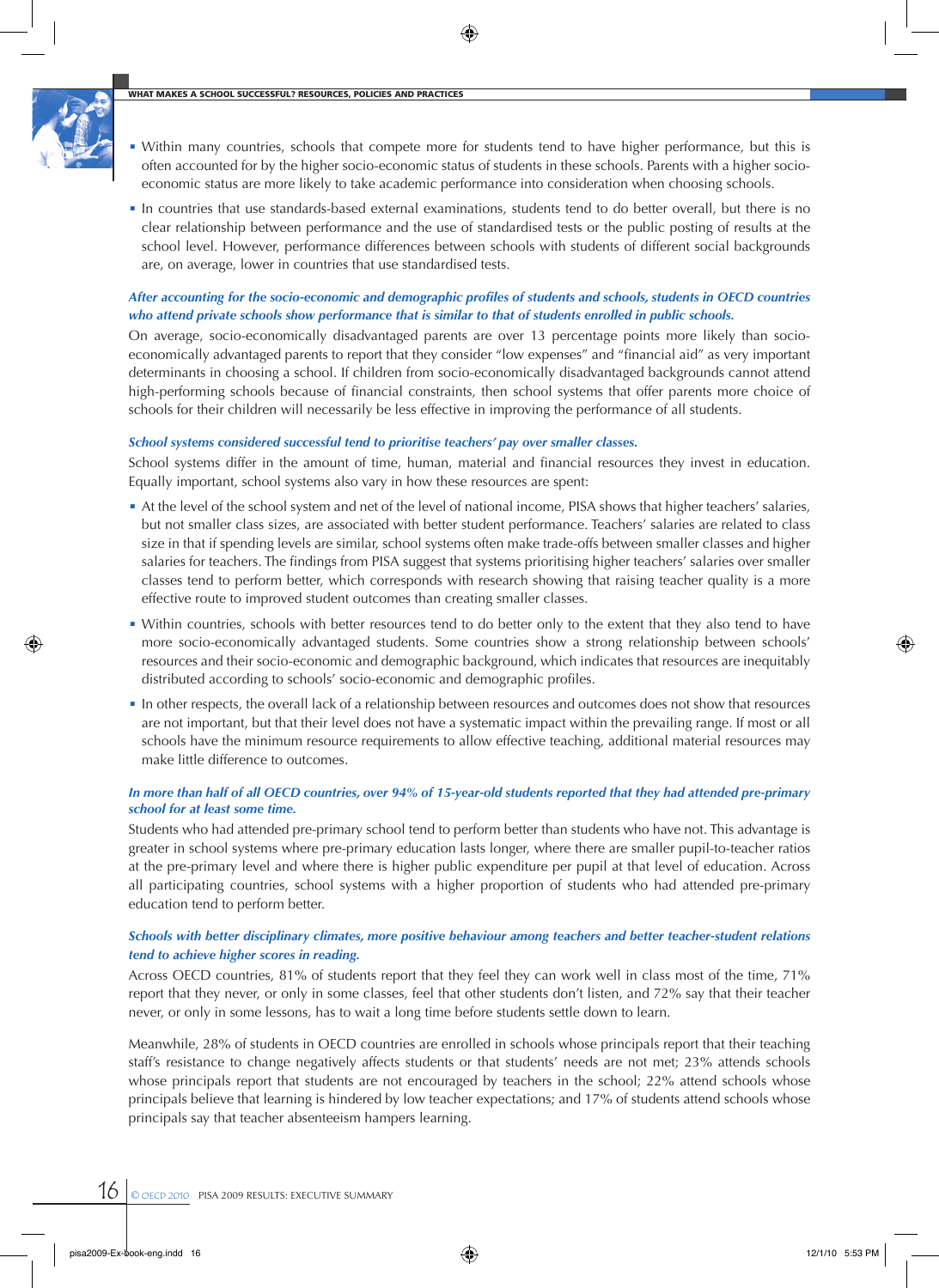#### • **Figure IV.a** •

**Comparing school systems…**

**…some characteristics are related to better reading performance and/or greater equity throughout the system.** *For example***…**

**The lower the rate of** 

|          |                            |                            |                                                                                                              | student transfers, the<br>better the performance<br>and the more equitable the<br>educational opportunities.                                                    | The greater the school<br>autonomy, the better the<br>performance.                 | The greater the prevalence<br>of standards-based<br>external examinations, the<br>better the performance. |
|----------|----------------------------|----------------------------|--------------------------------------------------------------------------------------------------------------|-----------------------------------------------------------------------------------------------------------------------------------------------------------------|------------------------------------------------------------------------------------|-----------------------------------------------------------------------------------------------------------|
|          |                            | <b>Reading performance</b> | Strength of the<br>relationship between<br>students' socio-economic<br>background and reading<br>performance | Percentage of students<br>in schools that transfer<br>students to other schools<br>due to low achievement.<br>behavioural problems or<br>special learning needs | Index of school<br>responsibility for<br>curriculum and<br>assessment <sup>1</sup> | <b>Existence of</b><br>standards-based external<br>examinations <sup>2</sup>                              |
|          |                            | Mean score                 | % variance explained                                                                                         | $\%$                                                                                                                                                            | Mean index                                                                         | Proportion                                                                                                |
| OECD     | <b>Australia</b>           | 515                        | 12.7                                                                                                         | 2.9                                                                                                                                                             | 0.17                                                                               | 0.81                                                                                                      |
|          | Austria                    | 470                        | 16.6                                                                                                         | 52.2                                                                                                                                                            | $-0.31$                                                                            | 0.00                                                                                                      |
|          | Belgium                    | 506                        | 19.3                                                                                                         | 48.3                                                                                                                                                            | $-0.17$                                                                            | 0.00                                                                                                      |
|          | Canada                     | 524                        | 8.6                                                                                                          | 12.6                                                                                                                                                            | $-0.66$                                                                            | 0.51                                                                                                      |
|          | <b>Chile</b>               | 449                        | 18.7                                                                                                         | 24.0                                                                                                                                                            | $-0.09$                                                                            | 0.00                                                                                                      |
|          | <b>Czech Republic</b>      | 478                        | 12.4                                                                                                         | 22.1                                                                                                                                                            | 0.92                                                                               | 1.00                                                                                                      |
|          | <b>Denmark</b>             | 495                        | 14.5                                                                                                         | 6.1                                                                                                                                                             | 0.05                                                                               | 1.00                                                                                                      |
|          | Estonia                    | 501                        | 7.6                                                                                                          | 9.9                                                                                                                                                             | 0.22                                                                               | 1.00                                                                                                      |
|          | <b>Finland</b>             | 536                        | 7.8                                                                                                          | 1.7                                                                                                                                                             | $-0.15$                                                                            | 1.00                                                                                                      |
|          | France                     | 496                        | 16.7                                                                                                         | W                                                                                                                                                               | ${\mathsf W}$                                                                      | W                                                                                                         |
|          | Germany                    | 497                        | 17.9                                                                                                         | 24.0<br>42.2                                                                                                                                                    | $-0.25$                                                                            | 0.35                                                                                                      |
|          | Greece                     | 483<br>494                 | 12.5<br>26.0                                                                                                 | 14.1                                                                                                                                                            | $-1.25$<br>0.11                                                                    | 0.00<br>1.00                                                                                              |
|          | Hungary<br>Iceland         | 500                        | 6.2                                                                                                          | 0.0                                                                                                                                                             | 0.23                                                                               | 1.00                                                                                                      |
|          | <b>Ireland</b>             | 496                        | 12.6                                                                                                         | 0.8                                                                                                                                                             | 0.01                                                                               | 1.00                                                                                                      |
|          | <b>Israel</b>              | 474                        | 12.5                                                                                                         | 23.1                                                                                                                                                            | $-0.01$                                                                            | 1.00                                                                                                      |
|          | <b>Italy</b>               | 486                        | 11.8                                                                                                         | 20.1                                                                                                                                                            | 0.20                                                                               | 1.00                                                                                                      |
|          | Japan                      | 520                        | 8.6                                                                                                          | 8.4                                                                                                                                                             | 1.06                                                                               | 1.00                                                                                                      |
|          | <b>Korea</b>               | 539                        | 11.0                                                                                                         | 6.3                                                                                                                                                             | 0.79                                                                               | 1.00                                                                                                      |
|          | Luxembourg                 | 472                        | 18.0                                                                                                         | 68.0                                                                                                                                                            | $-0.86$                                                                            | 1.00                                                                                                      |
|          | Mexico                     | 425                        | 14.5                                                                                                         | 32.8                                                                                                                                                            | $-0.92$                                                                            | 0.00                                                                                                      |
|          | <b>Netherlands</b>         | 508                        | 12.8                                                                                                         | 15.2                                                                                                                                                            | 1.04                                                                               | 1.00                                                                                                      |
|          | <b>New Zealand</b>         | 521                        | 16.6                                                                                                         | 2.7                                                                                                                                                             | 0.81                                                                               | 1.00                                                                                                      |
|          | Norway                     | 503                        | 8.6                                                                                                          | 1.4                                                                                                                                                             | $-0.57$                                                                            | 1.00                                                                                                      |
|          | Poland                     | 500                        | 14.8                                                                                                         | 8.2                                                                                                                                                             | 0.31                                                                               | 1.00                                                                                                      |
|          | Portugal                   | 489                        | 16.5                                                                                                         | 0.8                                                                                                                                                             | $-0.93$                                                                            | 0.00                                                                                                      |
|          | <b>Slovak Republic</b>     | 477                        | 14.6                                                                                                         | 30.2                                                                                                                                                            | 0.08                                                                               | 1.00                                                                                                      |
|          | Slovenia                   | 483                        | 14.3                                                                                                         | 21.8                                                                                                                                                            | $-0.38$                                                                            | 1.00                                                                                                      |
|          | <b>Spain</b>               | 481                        | 13.6                                                                                                         | 7.3                                                                                                                                                             | $-0.48$                                                                            | 0.00                                                                                                      |
|          | Sweden                     | 497                        | 13.4                                                                                                         | 3.4                                                                                                                                                             | 0.21                                                                               | 0.00                                                                                                      |
|          | Switzerland                | 501                        | 14.1                                                                                                         | 21.3                                                                                                                                                            | $-0.62$                                                                            | 0.00                                                                                                      |
|          | <b>Turkey</b>              | 464                        | 19.0                                                                                                         | 35.1                                                                                                                                                            | $-1.04$                                                                            | 1.00                                                                                                      |
|          | <b>United Kingdom</b>      | 494                        | 13.7                                                                                                         | 2.2                                                                                                                                                             | 0.83                                                                               | 1.00                                                                                                      |
|          | <b>United States</b>       | 500                        | 16.8                                                                                                         | 12.6                                                                                                                                                            | $-0.20$                                                                            | 0.07                                                                                                      |
|          | <b>OECD</b> average        | 493                        | 14.0                                                                                                         | 17.6                                                                                                                                                            | $-0.06$                                                                            | 0.66                                                                                                      |
|          |                            | 385                        | 10.7                                                                                                         |                                                                                                                                                                 |                                                                                    |                                                                                                           |
| Partners | Albania<br>Argentina       | 398                        | 19.6                                                                                                         | 17.4<br>14.6                                                                                                                                                    | $-0.42$<br>$-0.57$                                                                 | ${\rm m}$<br>0.00                                                                                         |
|          | Azerbaijan                 | 362                        | 7.4                                                                                                          | 15.4                                                                                                                                                            | $-0.64$                                                                            | 1.00                                                                                                      |
|          | <b>Brazil</b>              | 412                        | 13.0                                                                                                         | 13.8                                                                                                                                                            | $-0.56$                                                                            | 0.00                                                                                                      |
|          | <b>Bulgaria</b>            | 429                        | 20.2                                                                                                         | 34.5                                                                                                                                                            | $-0.91$                                                                            | 1.00                                                                                                      |
|          | Colombia                   | 413                        | 16.6                                                                                                         | 41.3                                                                                                                                                            | $-0.21$                                                                            | 1.00                                                                                                      |
|          | Croatia                    | 476                        | 11.0                                                                                                         | 18.3                                                                                                                                                            | $-0.93$                                                                            | 1.00                                                                                                      |
|          | Dubai (UAE)                | 459                        | 14.2                                                                                                         | 20.1                                                                                                                                                            | 0.15                                                                               | 1.00                                                                                                      |
|          | Hong Kong-China            | 533                        | 4.5                                                                                                          | 12.1                                                                                                                                                            | 0.92                                                                               | 1.00                                                                                                      |
|          | Indonesia                  | 402                        | 7.8                                                                                                          | 40.5                                                                                                                                                            | 0.13                                                                               | 1.00                                                                                                      |
|          | Jordan                     | 405                        | 7.9                                                                                                          | 46.0                                                                                                                                                            | $-1.20$                                                                            | 1.00                                                                                                      |
|          | Kazakhstan                 | 390                        | 12.0                                                                                                         | 12.9                                                                                                                                                            | $-0.98$                                                                            | m                                                                                                         |
|          | Kyrgyzstan                 | 314                        | 14.6                                                                                                         | 38.2                                                                                                                                                            | $-0.25$                                                                            | 1.00                                                                                                      |
|          | Latvia                     | 484                        | 10.3                                                                                                         | 14.7                                                                                                                                                            | $-0.54$                                                                            | 1.00                                                                                                      |
|          | Liechtenstein              | 499                        | 8.4                                                                                                          | $0.0\,$                                                                                                                                                         | $-0.05$                                                                            | 1.00                                                                                                      |
|          | Lithuania                  | 468                        | 13.6                                                                                                         | 6.8                                                                                                                                                             | 0.13                                                                               | 1.00                                                                                                      |
|          | Macao-China<br>Montenegro  | 487<br>408                 | 1.8<br>10.0                                                                                                  | 47.7<br>7.1                                                                                                                                                     | 0.86<br>$-0.97$                                                                    | 0.00<br>1.00                                                                                              |
|          | Panama                     | 371                        | 18.1                                                                                                         | 32.4                                                                                                                                                            | $-0.60$                                                                            | 0.00                                                                                                      |
|          | Peru                       | 370                        | 27.4                                                                                                         | 26.8                                                                                                                                                            | $-0.19$                                                                            | 0.00                                                                                                      |
|          | Qatar                      | 372                        | 4.0                                                                                                          | 44.9                                                                                                                                                            | $-0.61$                                                                            | 0.00                                                                                                      |
|          | Romania                    | 424                        | 13.6                                                                                                         | 40.1                                                                                                                                                            | $-0.36$                                                                            | 0.78                                                                                                      |
|          | <b>Russian Federation</b>  | 459                        | 11.3                                                                                                         | 13.6                                                                                                                                                            | $-0.36$                                                                            | 1.00                                                                                                      |
|          | Serbia                     | 442                        | 9.8                                                                                                          | 29.8                                                                                                                                                            | $-1.03$                                                                            | 0.26                                                                                                      |
|          | Shanghai-China             | 556                        | 12.3                                                                                                         | 15.3                                                                                                                                                            | $-0.09$                                                                            | 1.00                                                                                                      |
|          | Singapore                  | 526                        | 15.3                                                                                                         | 0.7                                                                                                                                                             | $-0.09$                                                                            | 1.00                                                                                                      |
|          | <b>Chinese Taipei</b>      | 495                        | 11.8                                                                                                         | 37.2                                                                                                                                                            | 0.38                                                                               | 1.00                                                                                                      |
|          | <b>Thailand</b>            | 421                        | 13.3                                                                                                         | 9.8                                                                                                                                                             | 0.76                                                                               | 0.79                                                                                                      |
|          | <b>Trinidad and Tobago</b> | 416                        | 9.7                                                                                                          | 13.8                                                                                                                                                            | $-0.61$                                                                            | 1.00                                                                                                      |
|          | Tunisia                    | 404                        | 8.1                                                                                                          | 26.0                                                                                                                                                            | $-1.29$                                                                            | 0.00                                                                                                      |
|          | Uruguay                    | 426                        | 20.7                                                                                                         | 8.5                                                                                                                                                             | $-0.99$                                                                            | 0.00                                                                                                      |

Uruguay 1. 10.99 10.00 10.00 10.00 10.00 10.00 10.00 10.00 10.00 10.00 10.00 10.00 10.00 10.00 10.00 10.00 10.00<br>1. In this index, 0 is the OECD average. The higher the value, the greater the autonomy granted to schools in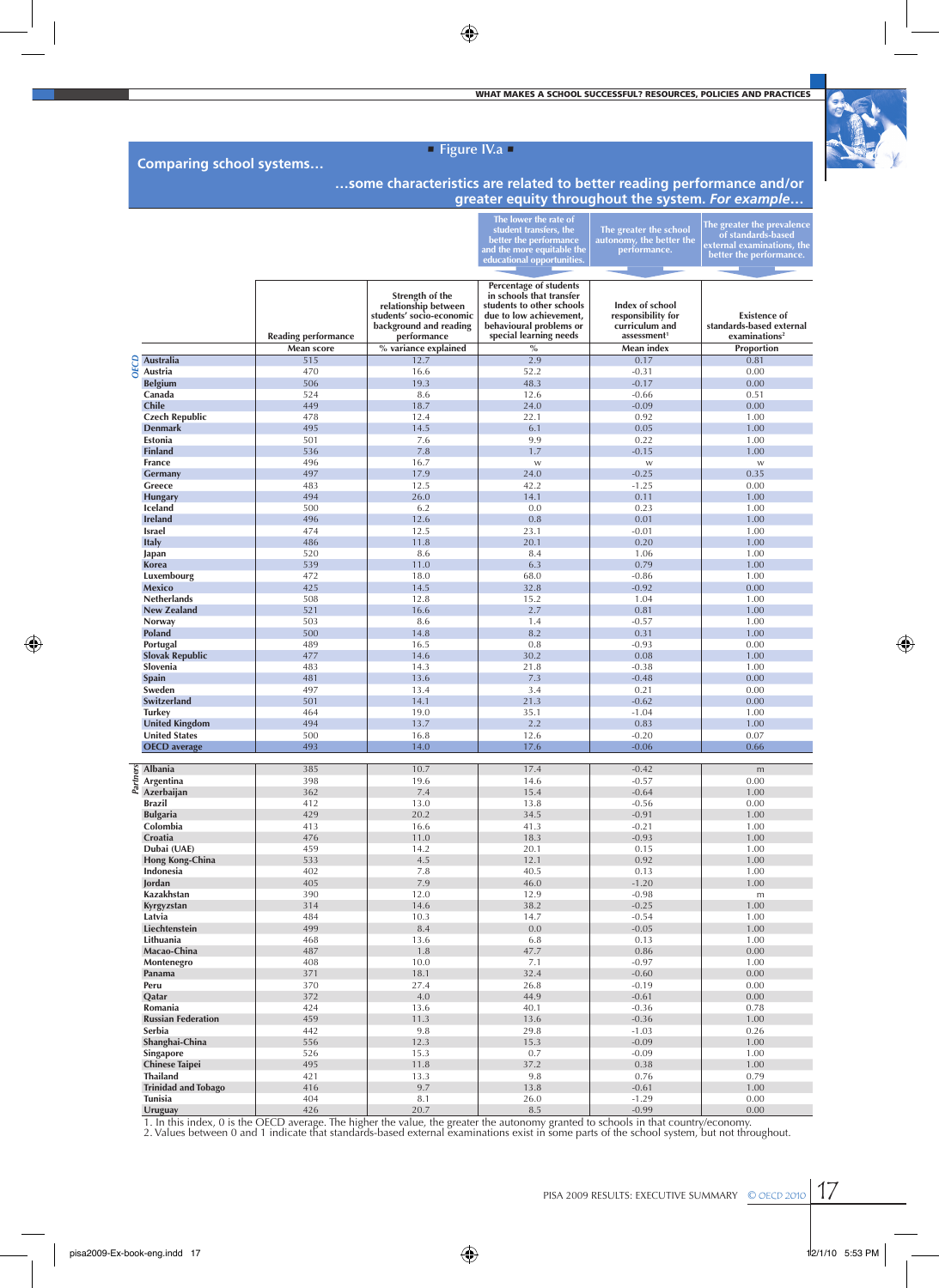#### • **Figure IV.b** •

# **Comparing schools within each country/economy…**

Change in the reading score per unit of the<br>index of disciplinary climate<sup>1</sup>

**…the climate in class is also associated with reading performance.** *For example***...**

| Students in schools with better displinary climates |  |
|-----------------------------------------------------|--|
| tend to perform better.                             |  |
|                                                     |  |

**In most countries/economies, students in schools with better teacher-student relations tend to perform better.**

Change in the reading score per unit of the index of teacher-student relations<sup>2</sup>

**Average**   $\frac{\text{index}^2}{0.11}$ 

|                                 |  | index <sup>1</sup> |                             |   | Average<br>index <sup>2</sup> |
|---------------------------------|--|--------------------|-----------------------------|---|-------------------------------|
| Japan                           |  | 0.75               | Australia                   |   | 0.11                          |
| <b>Singapore</b>                |  | 0.12               | Norway                      |   | $-0.17$<br>$-0.42$            |
| Romania<br><b>United States</b> |  | 0.43<br>0.16       | Japan<br><b>New Zealand</b> |   | 0.19                          |
| Dubai (UAE)                     |  | 0.13               | Iceland                     |   | 0.17                          |
| Italy                           |  | 0.03               | Ireland                     |   | $-0.08$                       |
| Australia                       |  | $-0.07$            | Finland                     |   | $-0.16$                       |
| <b>Croatia</b>                  |  | $-0.13$            | Estonia                     |   | $-0.04$                       |
| <b>Kyrgyzstan</b>               |  | 0.35               | Denmark                     |   | 0.18                          |
| Shanghai-China                  |  | 0.45               | Sweden                      |   | 0.15                          |
| <b>United Kingdom</b>           |  | 0.11               | <b>United Kingdom</b>       |   | 0.12                          |
| New Zealand                     |  | $-0.12$            | Qatar                       |   | 0.18                          |
| <b>Chinese Taipei</b>           |  | 0.09               | Jordan                      |   | 0.26                          |
| <b>Montenegro</b>               |  | 0.28               | Canada                      |   | 0.32                          |
| Peru                            |  | 0.19               | <b>Albania</b>              |   | 0.67                          |
| <b>Serbia</b>                   |  | $-0.02$            | France                      |   | $-0.15$                       |
| Slovenia                        |  | $-0.11$            | <b>United States</b>        |   | 0.32                          |
| Colombia                        |  | 0.19               | <b>Russian Federation</b>   |   | 0.07                          |
| <b>Lithuania</b>                |  | 0.30               | Shanghai-China              |   | 0.21                          |
| Macao-China                     |  | 0.11               | <b>Czech Republic</b>       |   | $-0.24$                       |
| <b>Hong Kong-China</b>          |  | 0.37               | Latvia                      |   | $-0.03$                       |
| <b>Bulgaria</b>                 |  | 0.02               | <b>Hong Kong-China</b>      |   | $-0.03$                       |
| <b>Trinidad and Tobago</b>      |  | $-0.02$            | <b>OECD</b> average         |   | 0.00                          |
| Qatar                           |  | $-0.02$            | <b>Chinese Taipei</b>       |   | 0.03                          |
| Hungary                         |  | $-0.02$            | Korea                       |   | $-0.27$                       |
| Iceland                         |  | $-0.05$            | Greece                      |   | $-0.18$                       |
| <b>Kazakhstan</b>               |  | 0.78               | <b>Trinidad and Tobago</b>  |   | 0.16                          |
| Austria                         |  | 0.11               | <b>Singapore</b>            |   | 0.24                          |
| Azerbaijan                      |  | 0.57               | <b>Brazil</b>               |   | 0.19                          |
| Ireland                         |  | $-0.03$            | <b>Slovak Republic</b>      |   | $-0.16$                       |
| <b>OECD</b> average             |  | 0.00               | Poland                      |   | $-0.35$                       |
| <b>Albania</b>                  |  | 0.53               | Dubai (UAE)                 |   | 0.36                          |
| <b>Czech Republic</b>           |  | $-0.18$            | Lithuania                   |   | 0.14                          |
| Norway                          |  | $-0.24$            | Mexico                      |   | 0.14                          |
| <b>Turkey</b>                   |  | 0.03               | Chile                       |   | 0.09                          |
| <b>Brazil</b>                   |  | $-0.18$            | Portugal                    |   | 0.37                          |
| Korea                           |  | 0.38               | Spain<br><b>Tunisia</b>     |   | $-0.03$<br>0.02               |
| <b>Thailand</b>                 |  | 0.33<br>$-0.21$    | Netherlands                 |   | $-0.11$                       |
| Luxembourg                      |  | 0.01               |                             |   | $-0.01$                       |
| Denmark<br>Estonia              |  | 0.05               | Hungary<br>Slovenia         |   | $-0.42$                       |
| France                          |  | $-0.20$            | Romania                     |   | 0.02                          |
| Switzerland                     |  | 0.09               | Peru                        |   | 0.29                          |
| Canada                          |  | $-0.08$            | <b>Turkey</b>               |   | 0.44                          |
| Panama                          |  | 0.04               | Macao-China                 |   | $-0.24$                       |
| Mexico                          |  | 0.11               | Liechtenstein               |   | 0.08                          |
| <b>Slovak Republic</b>          |  | $-0.02$            | Switzerland                 |   | 0.24                          |
| Sweden                          |  | $-0.03$            | Belgium                     |   | $-0.04$                       |
| Greece                          |  | $-0.40$            | <b>Israel</b>               |   | 0.05                          |
| Spain                           |  | 0.09               | Italy                       |   | $-0.06$                       |
| <b>Israel</b>                   |  | 0.08               | Austria                     |   | 0.00                          |
| Jordan                          |  | 0.23               | <b>Thailand</b>             |   | 0.10                          |
| Poland                          |  | 0.07               | Luxembourg                  |   | $-0.04$                       |
| Belgium                         |  | $-0.07$            | <b>Azerbaijan</b>           |   | 0.53                          |
| Chile                           |  | $-0.10$            | Germany                     |   | 0.01                          |
| <b>Uruguay</b>                  |  | $-0.01$            | <b>Kazakhstan</b>           |   | 0.41                          |
| <b>Russian Federation</b>       |  | 0.44               | <b>Croatia</b>              |   | $-0.17$                       |
| Portugal                        |  | 0.19               | Kyrgyzstan                  |   | 0.27                          |
| Latvia                          |  | 0.25               | Panama                      | п | 0.46                          |
| Germany                         |  | 0.25               | <b>Bulgaria</b>             | ۰ | $-0.01$                       |
| Netherlands                     |  | $-0.28$            | Colombia                    |   | 0.34                          |
| <b>Liechtenstein</b>            |  | 0.13               | <b>Indonesia</b>            |   | 0.13                          |
| Finland                         |  | $-0.29$            | <b>Uruguay</b>              |   | 0.03                          |
| <b>Indonesia</b>                |  | 0.26               | <b>Serbia</b>               |   | 0.16                          |
| <b>Argentina</b>                |  | $-0.26$            | <b>Montenegro</b>           |   | 0.13                          |
| <b>Tunisia</b>                  |  | $-0.19$            | <b>Argentina</b>            |   | 0.04                          |

Note: Darker bars show statistically significant associations. 1. In this index, zero is the OECD average and one unit is the standard deviation across OECD countries. The higher the value, the better the

school climate.<br>2. In this index, zero is the OECD average and one unit is the standard deviation across OECD countries. The higher the value, the better the<br>teacher-student relations.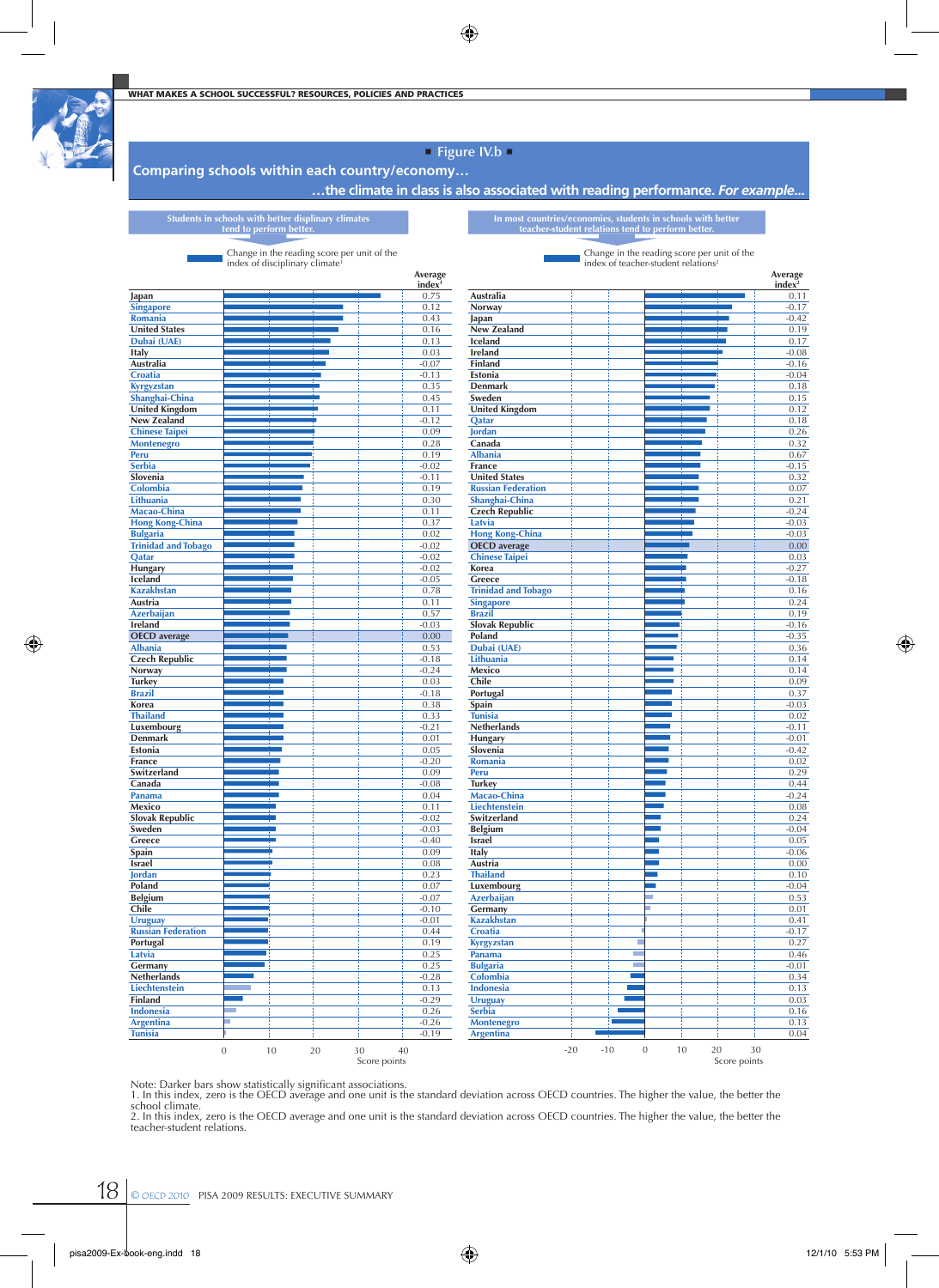# Learning Trends: Changes in Student Performance Since 2000

The design of PISA does not just allow for a comparison of the relative standing of countries in terms of their learning outcomes; it also enables each country to monitor changes in those outcomes over time. Such changes indicate how successful education systems have been in developing the knowledge and skills of 15-year-olds.

Indeed, some countries have seen impressive improvements in performance over the past decade, sometimes exceeding the equivalent of an average school year's progress for the entire 15-year-old student population. Some of these countries have been catching up from comparatively low performance levels while others have been advancing further from already high levels. All countries seeking to improve their results can draw encouragement – and learn lessons – from those that have succeeded in doing so in a relatively short period of time.

Changes in student performance over time prove that a country's performance in reading is not set in stone. In both absolute and relative terms, educational results can improve, and they cannot be regarded either as part of fixed "cultural" differences between countries or as inevitably linked to each country's state of economic development.

Since both PISA 2000 and PISA 2009 focused on reading, it is possible to track how student performance in reading changed over that period. Among the 26 OECD countries with comparable results in both assessments, Chile, Israel, Poland, Portugal, Korea, Hungary and Germany as well as the partner countries Peru, Albania, Indonesia, Latvia, Liechtenstein and Brazil all improved their reading performance between 2000 and 2009, while performance declined in Ireland, Sweden, the Czech Republic and Australia.

#### *Between 2000 and 2009, the percentage of low performers in Chile dropped by more than 17 percentage points, while the share of top performers in Korea grew by more than 7 percentage points.*

In many countries, improvements in results were largely driven by improvements at the bottom end of the performance distribution, signalling progress towards greater equity in learning outcomes. Among OECD countries, variation in student performance fell by 3%. On average across the 26 OECD countries with comparable data for both assessments, 18% of students performed below the baseline reading proficiency Level 2 in 2009, while 19% did so in 2000. Among countries where between 40% and 60% of students performed below Level 2 in 2000, Chile reduced that proportion by the largest amount, and Mexico and the partner country Brazil also show important decreases in their share of low performers. Among countries where the proportion of students performing below Level 2 was smaller than 40% but still above the OECD average of 19%, the partner country Latvia reduced the proportion by 13 percentage points, while Portugal, Poland, Hungary, Germany, Switzerland and the partner country Liechtenstein reduced the share by smaller amounts. In Denmark, the percentage of students below Level 2 fell from an already below-average level.

The share of top performers – those students who attain reading proficiency Level 5 or 6 in reading – increased in Japan, Korea and the partner economy Hong Kong-China such that these countries now have the largest proportions of high-achieving students among the countries participating in the 2009 assessment. Several countries that had above-average proportions of top performers in 2000 saw those proportions decrease in 2009. Notable among them was Ireland, where the proportion of top performers fell from 14% to 7%, which is below the OECD average.

Between 2000 and 2009, Poland, Portugal, Germany, Switzerland and the partner countries Latvia and Liechtenstein raised the performance of their lowest-achieving students while maintaining the performance level among their highest-achieving students. Korea, Israel and the partner country Brazil raised the performance of their highestachieving students while maintaining the performance level among their lowest-achieving students. Chile and the partner countries Indonesia, Albania and Peru showed improvements in reading performance among students at all proficiency levels.

On average, OECD countries narrowed the gap in scores between their highest- and lowest-performing students between 2000 and 2009; some also improved overall performance. In Chile, Germany, Hungary, Poland, Portugal, and the partner countries Indonesia, Latvia and Liechtenstein, overall performance improved while the variation in performance decreased. In many cases, this was the result of improvements among low-achieving students.

#### *The gender gap in reading performance did not narrow in any country between 2000 and 2009.*

The gender gap in reading performance widened in Israel, Korea, Portugal, France and Sweden, and in the partner countries and economies Romania, Hong Kong-China, Indonesia and Brazil between 2000 and 2009. The fact that girls outperform boys in reading is most evident in the proportion of girls and boys who perform below baseline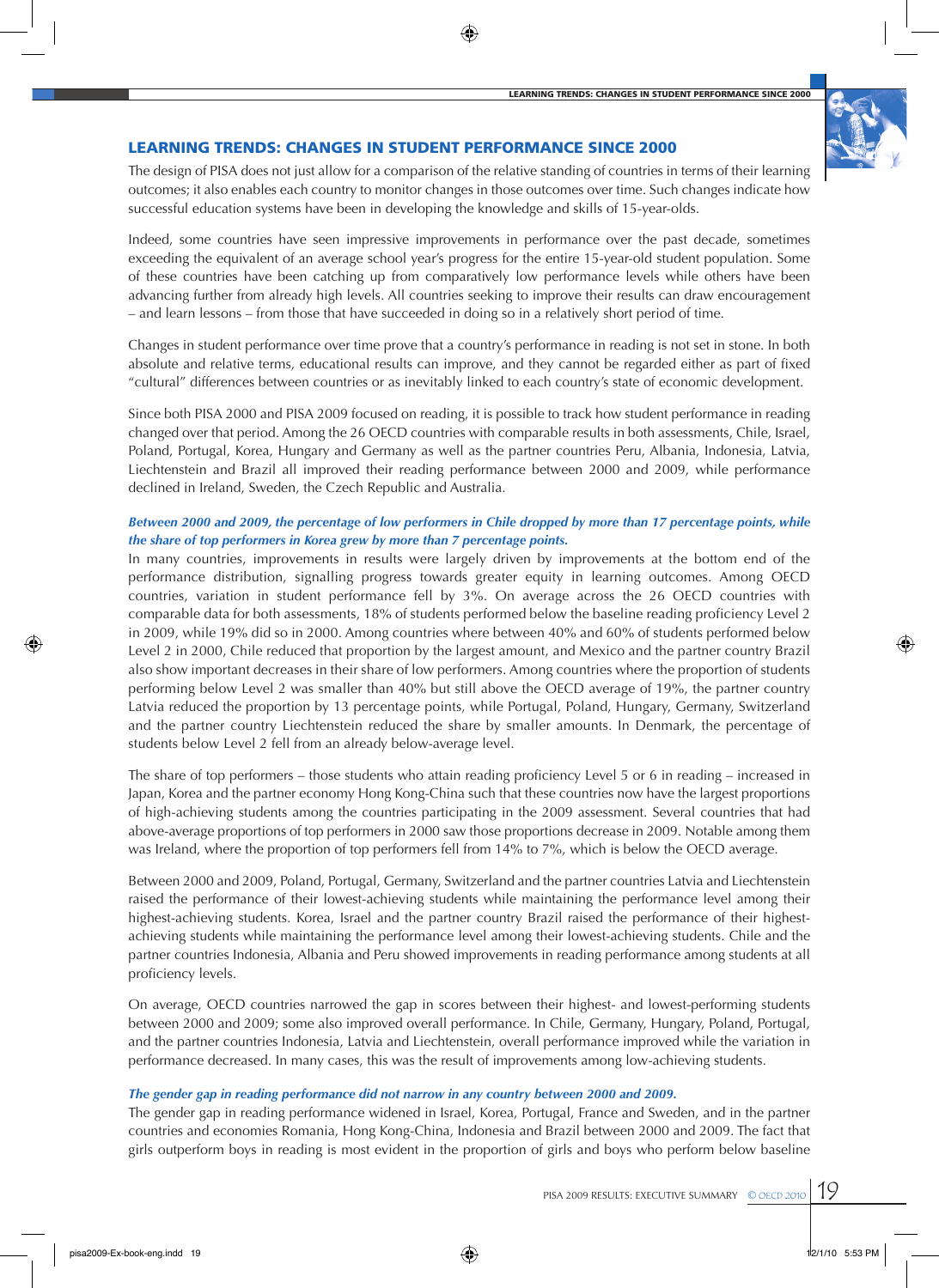

proficiency Level 2. Across OECD countries, 24% of boys perform below Level 2 compared to only 12% of girls. The proportion of girls performing below this level decreased by two percentage points between 2000 and 2009, while the share of low-achieving boys did not change during the period.

Across the OECD area, the percentage of students with an immigrant background increased by an average of two percentage points between 2000 and 2009. The performance gap between students with and without an immigrant background remained broadly similar over the period. However, some countries noted large reductions in the performance advantage of students without an immigrant background. In Belgium, Switzerland and Germany, the gap narrowed by between 28 and 38 score points due to improvements in reading proficiency among students with an immigrant background. However, the gap is still relatively wide in these countries.

#### *Across OECD countries, overall performance in mathematics remained unchanged between 2003 and 2009, as did performance in science between 2006 and 2009.*

In mathematics, students in Mexico, Turkey, Greece, Portugal, Italy, Germany and the partner countries Brazil and Tunisia improved their mathematics scores considerably, while students in the Czech Republic, Ireland, Sweden, France, Belgium, the Netherlands, Denmark, Australia and Iceland saw declines in their performance. On average across the 28 OECD countries with comparable results in the 2003 and 2009 assessments, the share of students below mathematics proficiency Level 2 remained broadly similar over the period, with a minor decrease from 21.6% to 20.8%. Among the OECD countries in which more than half of students performed below mathematics proficiency Level 2 in 2003, Mexico shrunk this proportion by 15 percentage points, from 66% to 51%, by 2009 while Turkey reduced it from 52% to 42% during the same period. Meanwhile, the percentage of top performers in mathematics in those 28 OECD countries decreased slightly, from 14.7% in 2003 to 13.4% in 2009. Portugal showed the largest increase – four percentage points – in top performers in mathematics.

In science, 11 of the 56 countries that participated in both the 2006 and 2009 assessments show improvements in student performance. Turkey, for example, saw a 30 score point increase, nearly half a proficiency level, in just three years. Turkey also reduced the percentage of students below science proficiency Level 2 by almost 17 percentage points, from 47% to 30%. Portugal, Chile, the United States, Norway, Korea and Italy all reduced the share of lowest performers in science by around five percentage points or more, as did the partner countries Qatar, Tunisia, Brazil and Colombia. Performance in science declined considerably in five countries.

#### *On average across OECD countries, the percentage of students who report reading for enjoyment daily dropped by five percentage points.*

Enjoyment of reading tends to have deteriorated, especially among boys, signalling the challenge for schools to engage students in reading activities that 15-year-olds find relevant and interesting. On average across OECD countries, the percentage of students who said they read for enjoyment every day fell from 69% in 2000 to 64% in 2009. On the other hand, changes in student-teacher relations and classroom climate have generally been favourable or, at least, they have not deteriorated as many would have expected. Generally, students have become more confident that they can get help from their teachers. Across the 26 OECD countries that participated in both assessments, 74% of students in 2000 agreed or strongly agreed with the statements, "If I need extra help, I will receive it from my teachers" or "Most of my teachers treat me fairly", while in 2009, 79% of students agreed or strongly agreed with those statements. Overall, aspects of classroom discipline have also improved. Thus there is no evidence to justify the notion that students are becoming progressively more disengaged from school.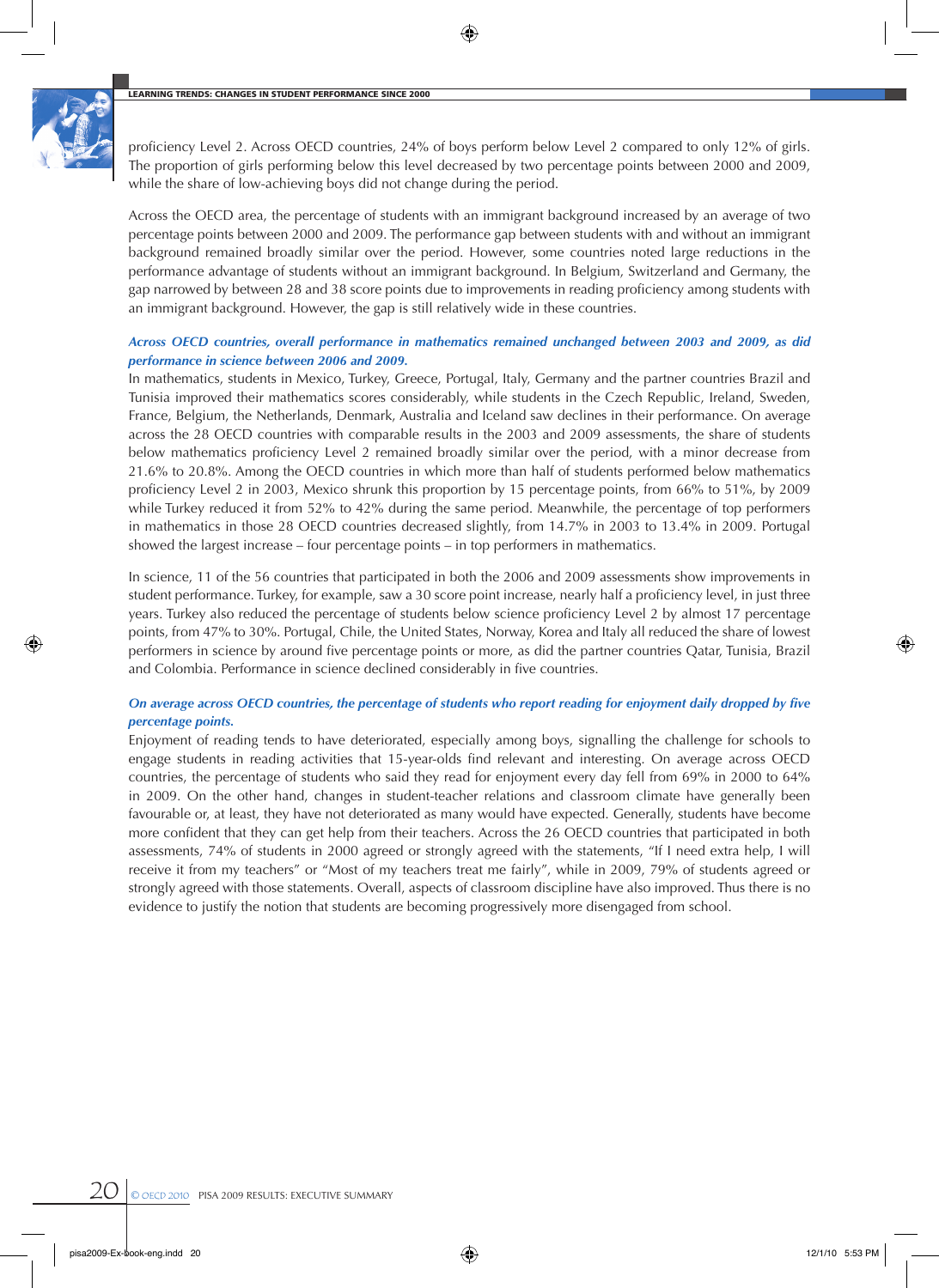

### • **Figure V.**• Comparing A summary of changes in reading performance

Mean score in reading 2009 is statistically significantly above the OECD average. Changes in reading and in the share of students at<br>proficiency Level 5 or above are statistically significantly positive. Changes in the sha

background with reading are not statistically significantly different.<br>Mean score in reading 2009 is statistically significantly below the OECD average. Changes in reading and in the share of students at<br>proficiency Level

|                           |                               | Change in reading performance between 2000 to 2009 |                |                 |                                                   |                                                         |                                                                               |  |
|---------------------------|-------------------------------|----------------------------------------------------|----------------|-----------------|---------------------------------------------------|---------------------------------------------------------|-------------------------------------------------------------------------------|--|
|                           | Mean score<br>in reading 2009 | <b>All students</b>                                | <b>Boys</b>    | Girls           | Share of students<br>below proficiency<br>Level 2 | Share of students at<br>proficiency Level 5<br>or above | Association of<br>socio-economic<br>background<br>with reading<br>performance |  |
| Peru                      | 370                           | 43                                                 | 35             | 50              | $-14.8$                                           | 0.4                                                     | 0.1                                                                           |  |
| Chile                     | 449                           | 40                                                 | 42             | 40              | $-17.6$                                           | 0.8                                                     | $-7.6$                                                                        |  |
| <b>Albania</b>            | 385                           | 36                                                 | 35             | 39              | $-13.7$                                           | 0.1                                                     | $-9.9$                                                                        |  |
| Indonesia                 | 402                           | 31                                                 | 23             | 39              | $-15.2$                                           |                                                         | $-6.9$                                                                        |  |
| Latvia                    | 484                           | 26                                                 | 28             | 23              | $-12.5$                                           | $-1.2$                                                  | $-11.0$                                                                       |  |
| Israel                    | 474                           | 22                                                 | 9              | 35              | $-6.7$                                            | 3.3                                                     | $-8.4$                                                                        |  |
| Poland                    | 500                           | 21                                                 | 14             | 28              | $-8.2$                                            | 1.3                                                     | $-1.5$                                                                        |  |
| Portugal                  | 489                           | 19                                                 | 12             | 26              | $-8.6$                                            | 0.6                                                     | $-4.7$                                                                        |  |
| Liechtenstein             | 499                           | 17                                                 | 16             | 17              | $-6.4$                                            | $-0.4$                                                  | $-13.3$                                                                       |  |
| <b>Brazil</b>             | 412                           | 16                                                 | 9              | 21              | $-6.2$                                            | 0.8                                                     | $-0.6$                                                                        |  |
| Korea                     | 539                           | 15                                                 | $\overline{4}$ | 25              | 0.0                                               | 7.2                                                     | 8.5                                                                           |  |
| Hungary                   | 494                           | 14                                                 | 11             | 17              | $-5.1$                                            | 1.0                                                     | $-4.2$                                                                        |  |
| Germany                   | 497                           | 13                                                 | 10             | 15              | $-4.2$                                            | $-1.2$                                                  | $-7.7$                                                                        |  |
| Greece                    | 483                           | 9                                                  | 3              | 13              | $-3.1$                                            | 0.6                                                     | 2.0                                                                           |  |
| Hong Kong-China           | 533                           | $\boldsymbol{8}$                                   | $\overline{0}$ | 17              | $-0.8$                                            | 2.9                                                     | $-8.6$                                                                        |  |
| Switzerland               | 501                           | 6                                                  | 1              | 10              | $-3.6$                                            | $-1.1$                                                  | $-2.3$                                                                        |  |
| Mexico                    | 425                           | 3                                                  | $\mathbf{1}$   | 6               | $-4.0$                                            | $-0.5$                                                  | $-7.3$                                                                        |  |
| Belgium                   | 506                           | $-1$                                               | $\overline{0}$ | $-5$            | $-1.2$                                            | $-0.8$                                                  | 0.7                                                                           |  |
| <b>Bulgaria</b>           | 429                           | $-1$                                               | $-8$           | $6\phantom{.}6$ | 0.7                                               | 0.6                                                     | $-4.5$                                                                        |  |
| Italy                     | 486                           | $-1$                                               | $-5$           | $\overline{2}$  | 2.1                                               | 0.5                                                     | 3.2                                                                           |  |
| Denmark                   | 495                           | $-2$                                               | $-5$           | $-1$            | $-2.7$                                            | $-3.4$                                                  | $-3.2$                                                                        |  |
| Norway                    | 503                           | $-2$                                               | $-5$           | $-1$            | $-2.5$                                            | $-2.8$                                                  | 0.4                                                                           |  |
| <b>Russian Federation</b> | 459                           | $-2$                                               | $-6$           | $\mathbf{1}$    | $-0.1$                                            | $-0.0$                                                  | 1.4                                                                           |  |
| Japan                     | 520                           | $-2$                                               | $-6$           | $\overline{3}$  | 3.5                                               | 3.6                                                     | $\overline{c}$                                                                |  |
| Romania                   | 424                           | $-3$                                               | $-18$          | 11              | $-0.9$                                            | $-1.5$                                                  | 10.7                                                                          |  |
| <b>United States</b>      | 500                           | $-5$                                               | $-2$           | $-6$            | $-0.3$                                            | $-2.4$                                                  | $-9.2$                                                                        |  |
| Iceland                   | 500                           | $-7$                                               | $-10$          | $-6$            | 2.3                                               | $-0.5$                                                  | 5.4                                                                           |  |
| New Zealand               | 521                           | $-8$                                               | $-8$           | $-8$            | 0.6                                               | $-3.0$                                                  | 4.9                                                                           |  |
| France                    | 496                           | $-9$                                               | $-15$          | $-4$            | 4.6                                               | 1.1                                                     | 7.0                                                                           |  |
| Thailand                  | 421                           | $-9$                                               | $-6$           | $-10$           | 5.8                                               | $-0.2$                                                  | $-0.7$                                                                        |  |
| Canada                    | 524                           | $-10$                                              | $-12$          | $-10$           | 0.7                                               | $-4.0$                                                  | $-6.4$                                                                        |  |
| Finland                   | 536                           | $-11$                                              | $-12$          | $-8$            | 1.2                                               | $-4.0$                                                  | 5.8                                                                           |  |
| Spain                     | 481                           | $-12$                                              | $-14$          | $-10$           | 3.3                                               | $-0.9$                                                  | 1.5                                                                           |  |
| Australia                 | 515                           | $-13$                                              | $-17$          | $-13$           | 1.8                                               | $-4.9$                                                  | $-1.4$                                                                        |  |
| Czech Republic            | 478                           | $-13$                                              | $-17$          | $-6$            | 5.6                                               | $-1.9$                                                  | $-11.4$                                                                       |  |
| Sweden                    | 497                           | $-19$                                              | $-24$          | $-15$           | 4.9                                               | $-2.2$                                                  | 7.7                                                                           |  |
| Argentina                 | 398                           | $-20$                                              | $-15$          | $-22$           | 7.7                                               | $-0.7$                                                  | $-1.7$                                                                        |  |
| Ireland                   | 496                           | $-31$                                              | $-37$          | $-26$           | 6.2                                               | $-7.3$                                                  | 5.8                                                                           |  |

Note: Countries are ranked in descending order of the change in reading performance between 2000 and 2009 for all students.<br>Source: OECD*, PISA 2009 Databas*e, Tables V.2.1, V.2.2, V.2.4 and V.4.3

Source: OECD, *PISA 2009 Databas*e, Tables V.2.1, V.2.2, V.2.4 and V<br>StatLink 編引 http://dx.doi.org/10.1787/888932359948